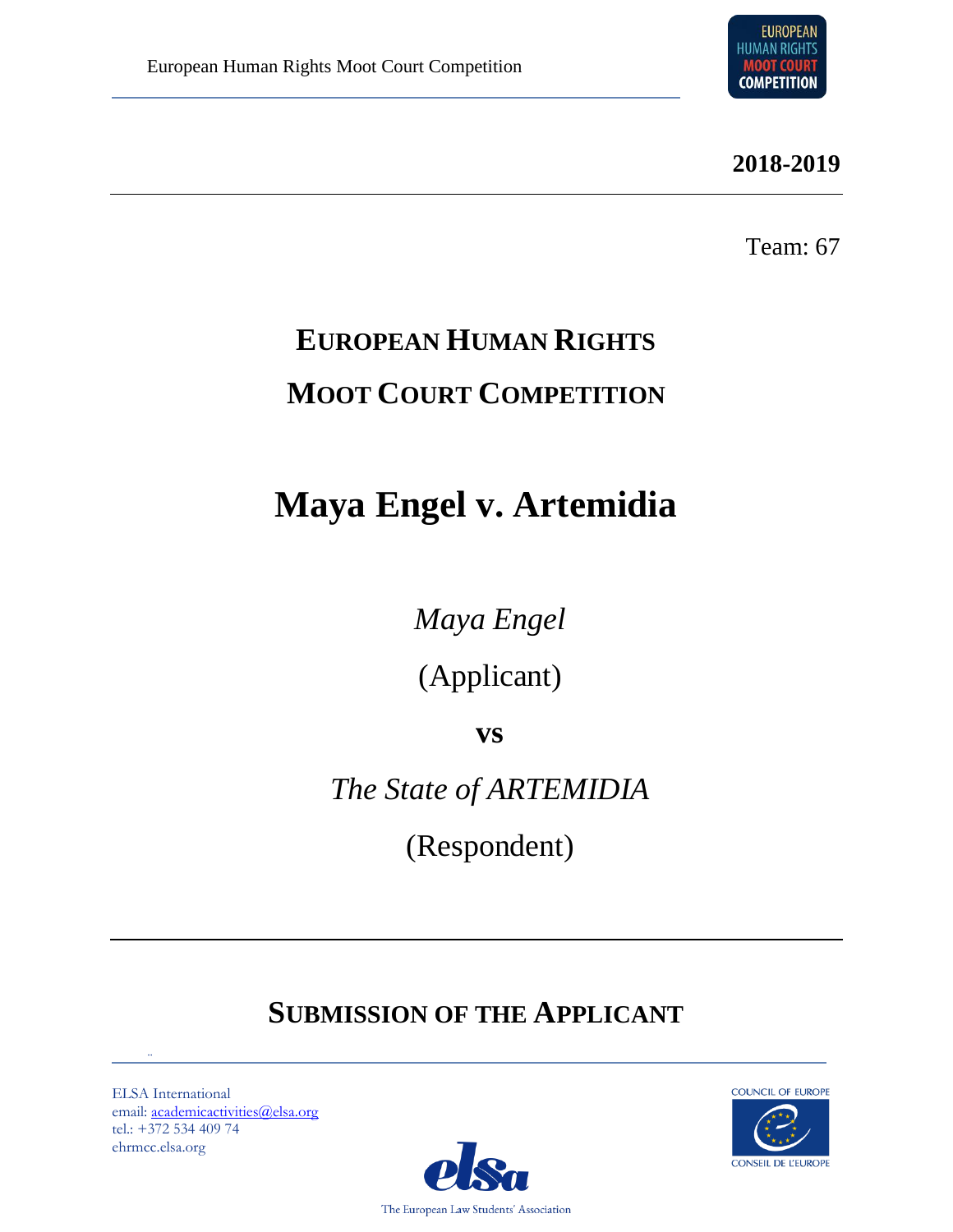#### <span id="page-1-0"></span>**SUMMARY OF THE ARGUMENTS**

- The Applicant argues that the State has failed to protect her inviolable psychological integrity and human dignity. The State has breached its obligation to protect her fundamental human rights, guaranteed by the Convention, which are the cornerstone of justice and peace in Europe and the world. The intensity of the interference and the unfairness of the domestic proceedings let her no option but to turn to the Court.
- The Applicant submits that all the admissibility criteria set forth in Art. 34 and Art. 35 have been fulfilled in respect of all the Articles violated and thus, the application is admissible.
- First, the Applicant claims that the State has breached its obligation to protect her reputation and psychological integrity guaranteed as a part of the right to respect for private and family life under Art. 8. Having failed to strike a fair balance between two competing Convention rights and to combat the intentional spread of hatred and incitement to violence, undermining the basic ideas of human dignity, equality and tolerance, the State has not satisfied its positive obligation to protect the abovementioned rights of the Applicant.
- Secondly, the Applicant claims that she has been subjected to discriminatory treatment contrary to Art. 14. and Art. 1 of Protocol 12. Both sets of judicial proceedings on the domestic level were conducted based on gender stereotyping, setting her to a disadvantaged position from the very beginning. Contrary to the idea of equality of the sexes, the Applicant has suffered a less favourable treatment with all its negative consequences.
- At the same time, by breaching the principles inherent to the right to fair trial under Art. 6 § 1 in both sets of proceedings, namely the principle of the right to a reasoned judgment, the State failed to ensure the Applicant her right to fair trial under Art. 6.
- Finally, the Applicant puts forward that her right to an effective remedy under Art. 13 in conjunction with Art. 8 has been violated as no effective remedy was available to her to redress the violation of her rights enshrined in Art. 8, due to the systemic lack of remedies for victims of harmful conduct not reaching the intensity of a crime or a misdemeanour in Artemidia.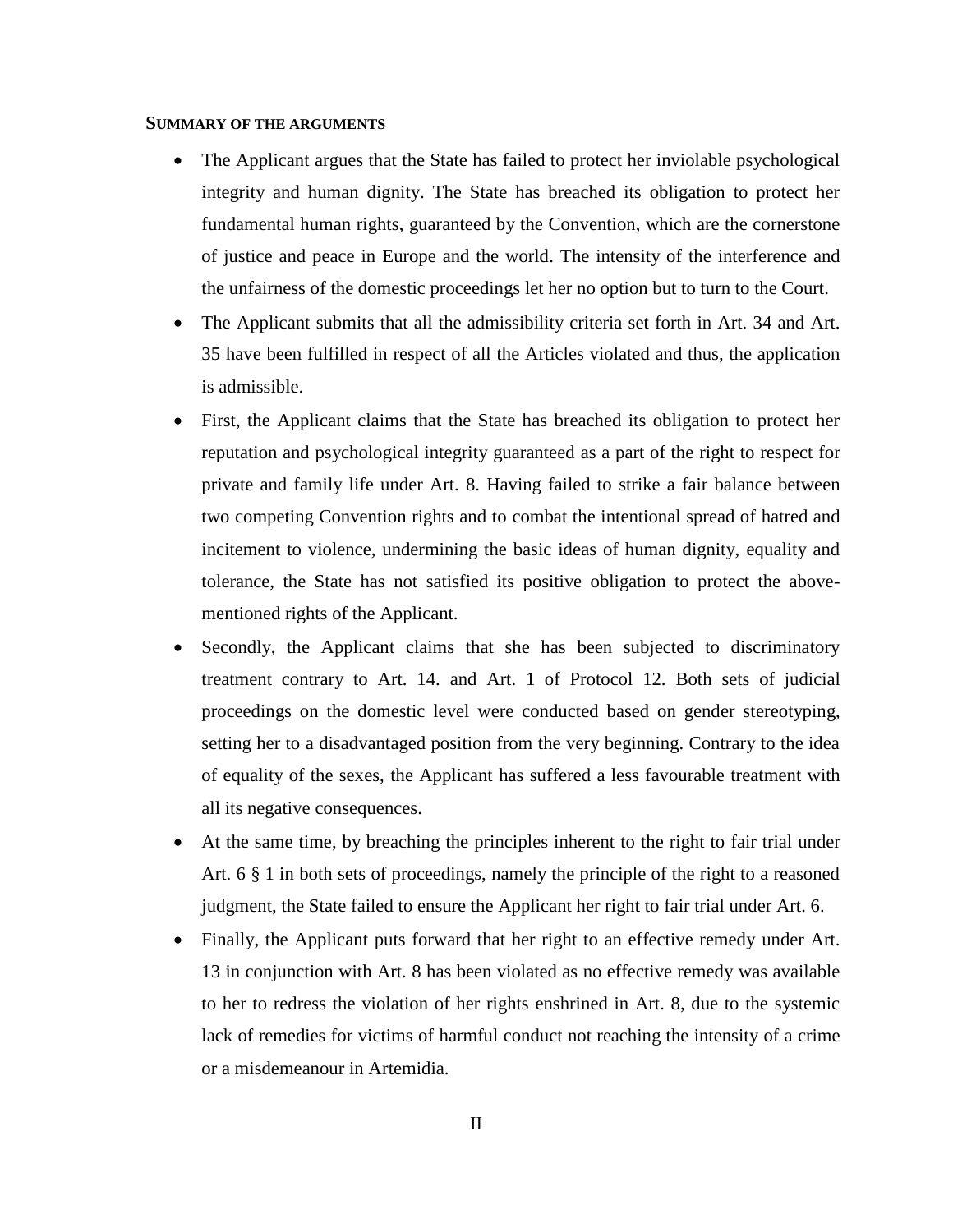## **TABLE OF CONTENTS**

| I            |                                                                                    |                                                                                                  |  |
|--------------|------------------------------------------------------------------------------------|--------------------------------------------------------------------------------------------------|--|
| I.1          |                                                                                    |                                                                                                  |  |
|              | <i>I.1.1</i>                                                                       |                                                                                                  |  |
|              | I.1.2                                                                              |                                                                                                  |  |
|              | 1.1.3                                                                              |                                                                                                  |  |
|              | I.1.4                                                                              |                                                                                                  |  |
| $\mathbf{I}$ |                                                                                    |                                                                                                  |  |
| II.1         |                                                                                    |                                                                                                  |  |
|              | <i>II.1.1</i>                                                                      |                                                                                                  |  |
|              | II.1.2                                                                             | The State failed to strike a fair balance between the Applicant's rights under Art. 8 and Mr B's |  |
|              |                                                                                    |                                                                                                  |  |
|              | II.1.3                                                                             |                                                                                                  |  |
|              | II.1.4                                                                             |                                                                                                  |  |
| II.2         | VIOLATION OF ART. 14 IN CONJUNCTION WITH ART. 8 AND ART. 1 OF PROTOCOL NO.12  11   |                                                                                                  |  |
|              | II.2.1                                                                             |                                                                                                  |  |
|              | II.2.2                                                                             | The Applicant is in relevantly situation as men who were victims of hate speech                  |  |
|              | II.2.3                                                                             | The conduct of the domestic authorities within the context of the discriminatory environment in  |  |
|              | Artemidia amounted to a difference in treatment based on the applicant's gender 13 |                                                                                                  |  |
|              | II.2.4                                                                             | There is an absence of an objective and reasonable justification for discriminatory treatment15  |  |
|              | II.2.5                                                                             | There has been a violation of Art. 14 in conjunction with Art. 8 and Art. 1 of Protocol No. 1216 |  |
| II.3         |                                                                                    |                                                                                                  |  |
|              | II.3.1                                                                             |                                                                                                  |  |
|              | II.3.2                                                                             |                                                                                                  |  |
|              | II.3.3                                                                             |                                                                                                  |  |
| II.4         |                                                                                    |                                                                                                  |  |
|              | II.4.1                                                                             |                                                                                                  |  |
|              | II.4.2                                                                             |                                                                                                  |  |
|              | II.4.3                                                                             |                                                                                                  |  |
| Ш            |                                                                                    |                                                                                                  |  |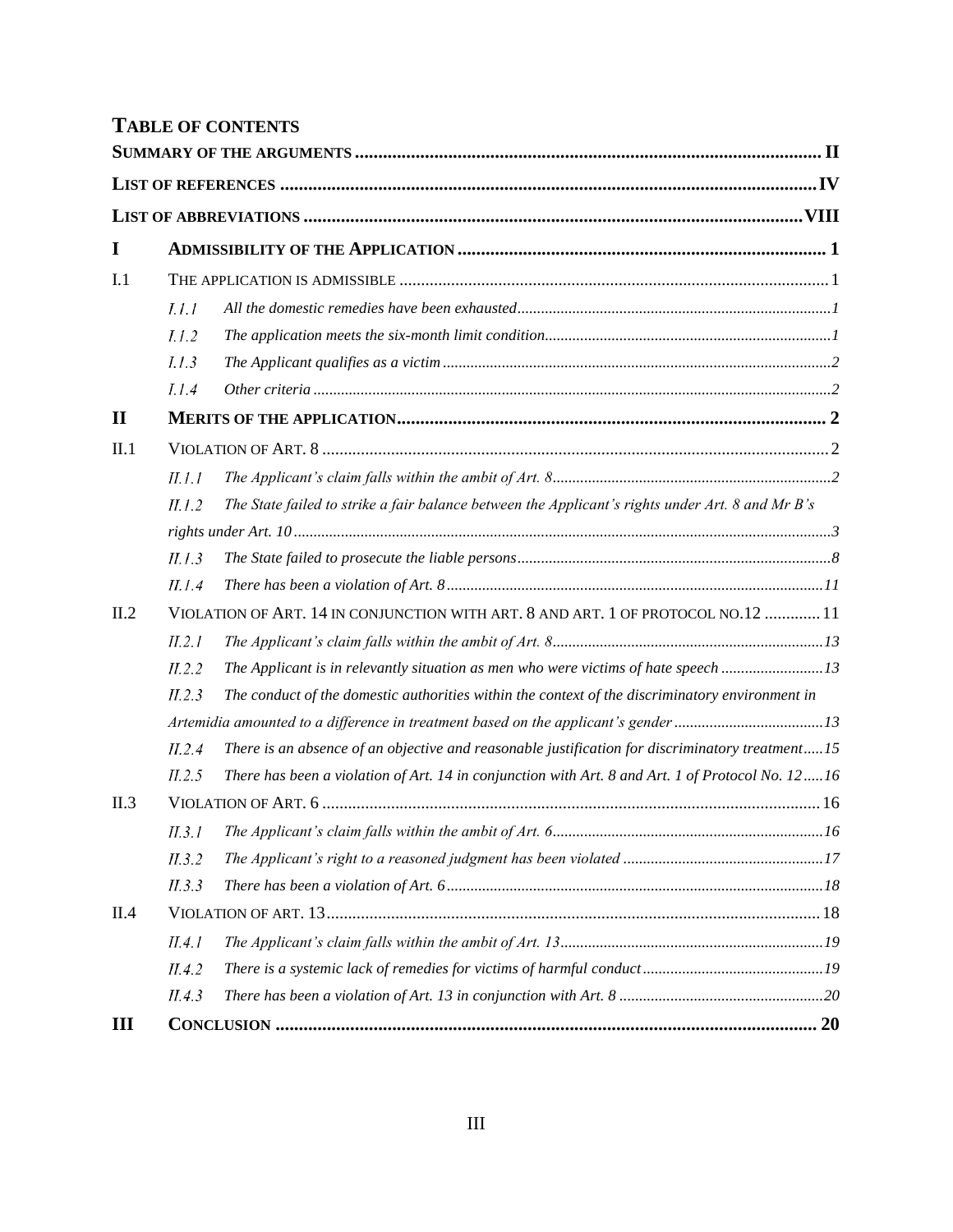#### <span id="page-3-0"></span>**LIST OF REFERENCES**

#### *Court decisions*

#### **European Court of Human Rights, European Commission of Human Rights**

- 1. A v. Norway, app. no. 28070/06, (09/04/2009).
- 2. Abdulaziz, Cabales and Balkandali v. The United Kingdom, apps. nos. 9214/80, 9473/81, 9474/81, (28/05/1985).
- 3. Airey v. Ireland, app. no. 6289/73, (06/02/1981).
- 4. Aksoy v. Turkey, app. no. [21987/93, \(18/12/1996\).](https://hudoc.echr.coe.int/eng)
- 5. Armoniené v. Lithuania, app. no. 36919/02, (25/11/2008).
- 6. Assanidze v. Georgia [GC], app. no. 71503/01, (08/04/2004).
- 7. Axel Springer AG v. Germany [GC], app. no. 39954/08, (07/02/2012).
- 8. Berdzenishvili v. Russia, apps. nos. 14594/07, 14597/07, 14976/07, 14978/07, 15221/07, 16369/07 and 16706/07, (20/12/2016).
- 9. Biao v. Denmark [GC], app. no. 38590/10, (24/05/2016).
- 10. Burden v. The United Kingdom, app. no. 13378/05, (12/12/2006).
- 11. Buzescu v. Romania, app. no. [61302/00,](https://hudoc.echr.coe.int/eng) (24/05/2005).
- 12. Carson and Others v. The United Kingdom [GC], app. no. 42184/05, (16/03/2010).
- 13. Carvalho Pinto de Sousa Morais v. Portugal, app. no. 17484/15, (25/07/2017).
- 14. Colaço Mestre and SIC Sociedade Independente de Comunicação, S.A. v. Portugal, apps. nos. 11182/03 and 11319/03, (26/04/2007).
- 15. D.H. and Others v. The Czech Republic [GC], app. no. 57325/00, (13/11/2007).
- 16. Delfi AS v. Estonia [GC], app. no. 64569/09, (16/06/2015).
- 17. Do Carmo de Portugal e Castro Câmara v. Portugal, app. no. 53139/11, (04/10/2016).
- 18. Donadze v. Georgia, app. no. 74644/01, (07/03/2006).
- 19. E. B. v. France [GC], app. no. 43546/02, (22/01/2008).
- 20. Egeland and Hanseid v. Norway, app. no. 34438/04, (16/04/2009).
- 21. Egil Einarsson v. Iceland, app. no. 24703/15, (07/11/2017).
- 22. Eon v. France, app. no. 26118/10, (14/03/2013).
- 23. Evans v. The United Kingdom [GC], app. no. 6339/05, (10/04/2007).
- 24. Fabris v. France [GC], app. no. 16574/08, (07/02/2013).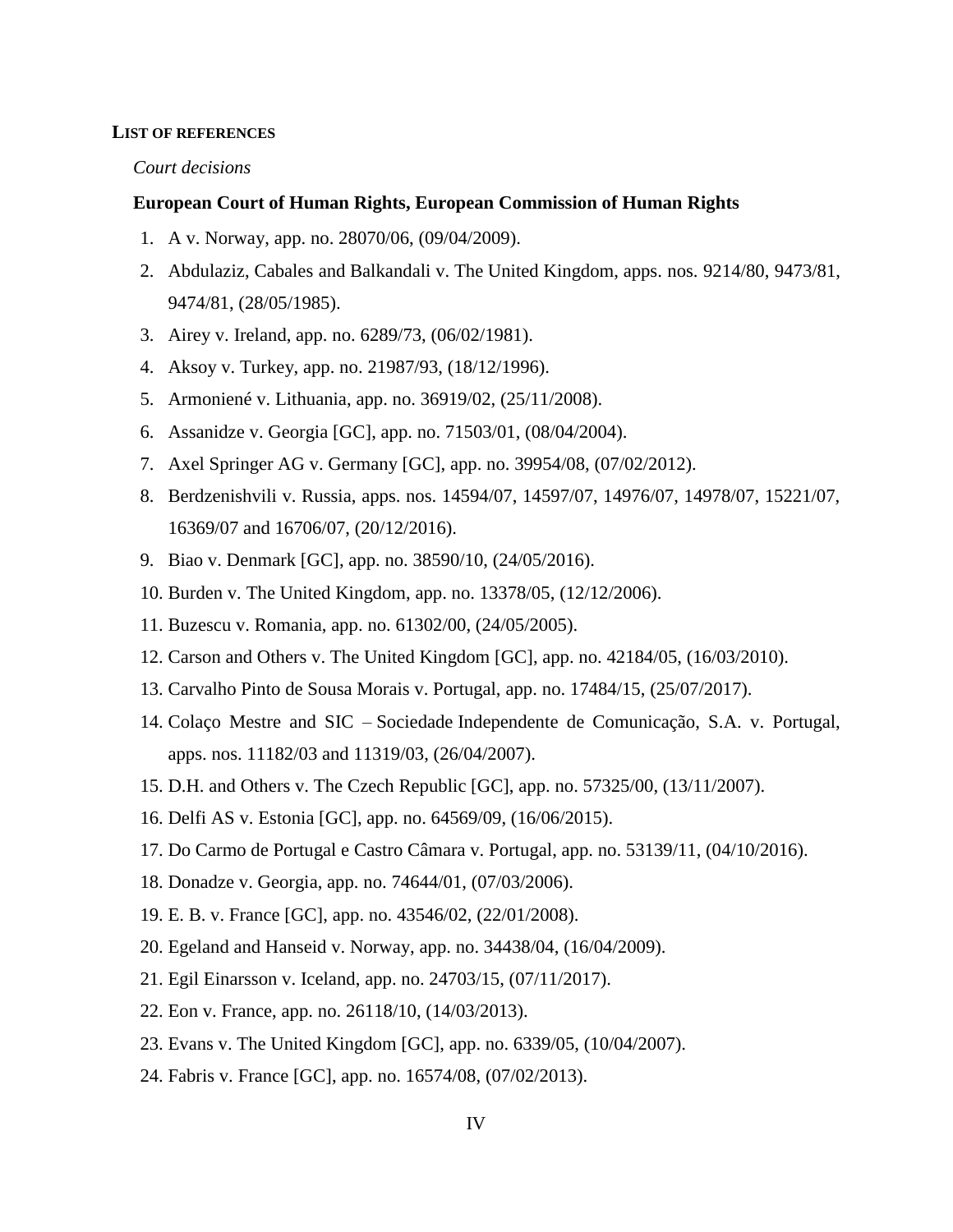- 25. Fürst-Pfeifer v. Austria, apps. nos. 33677/10 and 52340/10, (17/15/2016).
- 26. García Ruiz v. Spain [GC], app. no. 30544/96, (21/01/1999).
- 27. Georgia v. Russia [GC], app. no. 13255/07, (03/07/2014).
- 28. Georgiadis v. Greece, app. no. 21522/93, (29/05/1997).
- 29. Gurgendize v. Georgia, app. no. 71678/01, (17/10/2006).
- 30. Giuran v. Romania, app. no. 14150/08, (21/06/2011).
- 31. Hajduová v. Slovakia, app. no. 2660/03, (30/11/2010).
- 32. Hiro Balani v. Spain, app. no. 18064/91, (09/12/1994).
- 33. Hoogendijk v. The Netherlands, app. no. 58641/00, (06/02/2005).
- 34. Hüsniye Tekin v. Turkey, app. no. 50971/99, (25/10/2005).
- 35. Chauvy and Others v. France, app. no. 64915/01, (29/06/2004).
- 36. Church of Jesus Christ of Latter-Day Saints v. The United Kingdom, app. no. 7552/09, (04/03/2014).
- 37. Károly Nagy v. Hungary [GC], app. no. 56665/09, (14/09/2017).
- 38. Khamtokhu and Aksenchik v. Russia [GC], apps. nos. 60367/08 and 961/11, (24/01/2017).
- 39. Klass and Others v. Germany, app. no. 5029/71, (06/09/1978).
- 40. Konstantin Markin v. Russia [GC], app. no. 30078/06, (22/03/12).
- 41. Larkos v. Cyprus [GC], app. no. 29515/195, (18/02/1999).
- 42. Leander v. Sweden, app. no. 9248/81, (26/03/1978).
- 43. Leempoel & SA Ed., Ciné Revue v. Belgium, app. no. 64772/01, (09/11/2006).
- 44. Lingens v. Austria, app. no. 9815/82, (08/07/1986).
- 45. M.C. v. Bulgaria, app. no. 39272/98, (26/07/2011).
- 46. M.S.S. v. Belgium and Greece [GC], app. no. 30696/09, (21/01/2011).
- 47. Marckx v. Belgium, app. no. 6833/74, (13/06/1979).
- 48. McFarlane v. Ireland [GC], app. no. 31333/06, (10/09/2010).
- 49. Mitzinger v. Germany, app. no. 29762/10, (25/01/2018).
- 50. Moreira Ferreira v. Portugal (no. 2) [GC], app. no. 19867/12, (11/07/2017).
- 51. NA. v. The United Kingdom, app. no. 25904/07, (17/07/2008).
- 52. Nachova and Others v. Bulgaria [GC], apps. nos. 43577/98 and 43579/98, (06/07/2005).
- 53. Naït-Liman v. Switzerland [GC], app. no. 51357/07, (15/03/2018).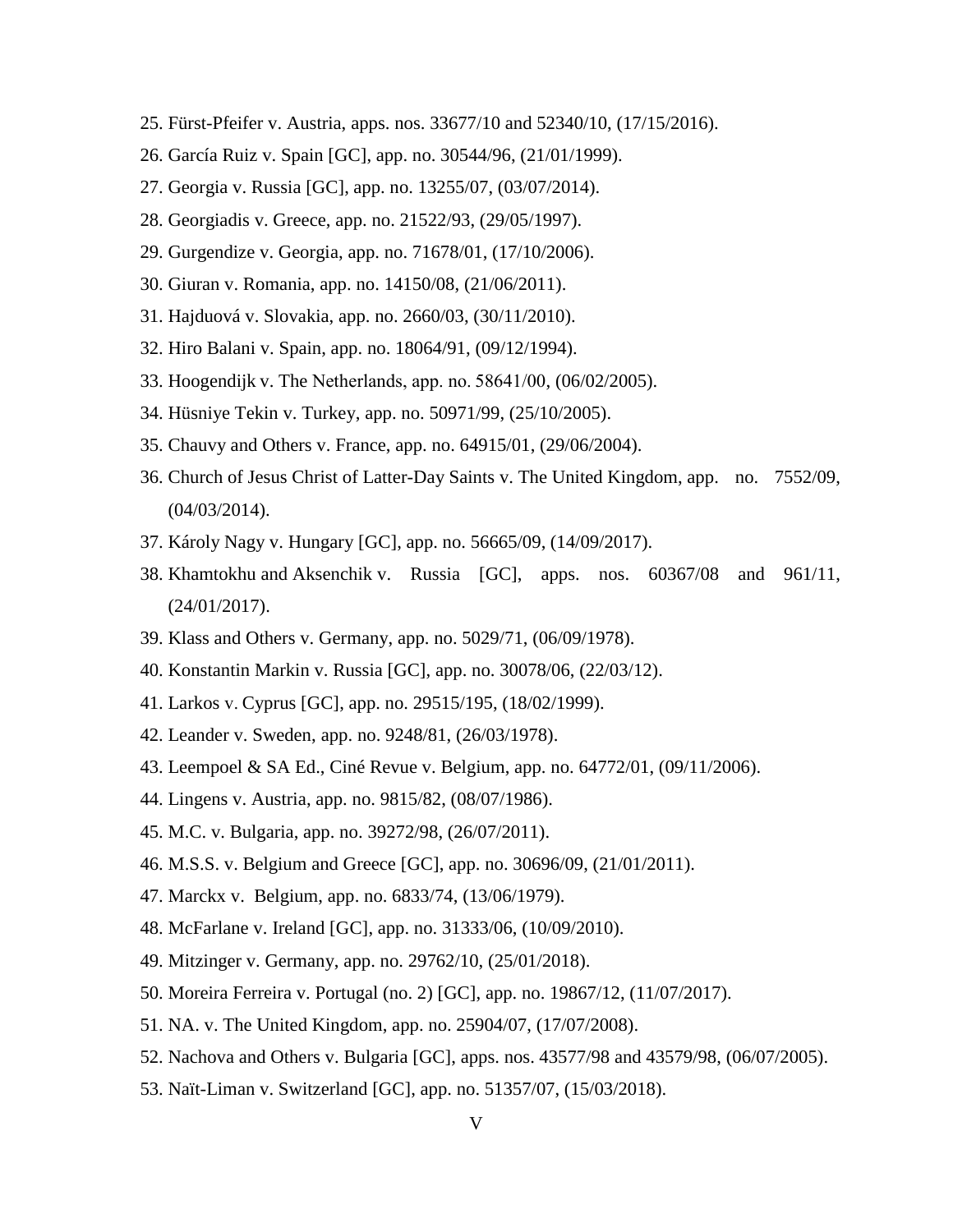- 54. Nikowitz and Verlagsgruppe News GmbH v. Austria, 22 app. no. 5266/03, (22/02/2007).
- 55. Odièvre v. France [GC], app. no. 42326/98, (13/02/2003).
- 56. Osman v. The United Kingdom [GC], app. no. 23452/94, (28/10/1998).
- 57. Pajić v. Croatia, app. no. 68453/13, (23/02/2016).
- 58. Palomo Sánchez and Others v. Spain [GC], apps. nos. 28955/06, 28957/06, 28959/06 and 28964/06, (12/09/2011).
- 59. Perez v. France [GC], app. no. 47287/99, (12/02/2004).
- 60. Petrie v. Italy, app. no. 25322/12, (18/05/2017).
- 61. Petrina v. Romania, app. no. 78060/01, (14/10/2008).
- 62. Petrovic v. Austria, app. no. 20458/92, (27/03/1998).
- 63. Pilav v. Bosnia and Herzegovina, app. no. 41939/07, (09/06/2016).
- 64. Polanco Torres and Movilla Polanco v. Spain, app. no. 34147/06, (21/09/2010).
- 65. Regner v. The Czech Republic [GC], app. no. [35289/11,](https://hudoc.echr.coe.int/eng) (19/09/2017).
- 66. Ruiz Torija v. Spain, app. no. 30544/96, (09/12/1994).
- 67. Saadi v. Italy [GC], app. no. 37201/06, (28/02/2008).
- 68. Sandra Janković v. Croatia, app. no. 38478/05, (05/03/2009).
- 69. Sapan v. Turkey, app. no. 44102/04, (08/06/2010).
- 70. Sapeyan v. Armenia, app. no. 35738/03, (13/01/2009).
- 71. Sejdić and Finci v. Bosnia and Herzegovina [GC], nos 27996/06 and 34836/06, (22/12/09).
- 72. Sevgin and İnce v. Turkey, app. no. [46262/99,](https://hudoc.echr.coe.int/eng) (20/09/2005).
- 73. Shulepova v. Russia, app. no. [34449/03,](https://hudoc.echr.coe.int/eng) (11/12/2008).
- 74. Schuler-Zgraggen v. Switzerland [GC], app. no. 14518/89, (24/06/1993).
- 75. Söderman v. Sweden [GC], app. no 50786/08, (12/11/2013).
- 76. Sommerfeld v. Germany [GC], app. no. 31871/96, (08/07/2003).
- 77. Stec and Others v. The United Kingdom [GC], apps. nos. 65731/01 and 65900/01, (12/04/2006).
- 78. Tanrikulu v. Turkey [GC], app. no. [23763/94,](https://hudoc.echr.coe.int/eng) (08/07/1999).
- 79. Thlimmenos v. Greece [GC], app. no. 34369/97, (06/04/2000).
- 80. Vallianatos and Others v. Greece [GC], apps. nos. 29381/09 and 32684/09, (07/11/2013).
- 81. Von Hannover v. Germany, app. no. 59320/00, (24/06/2004).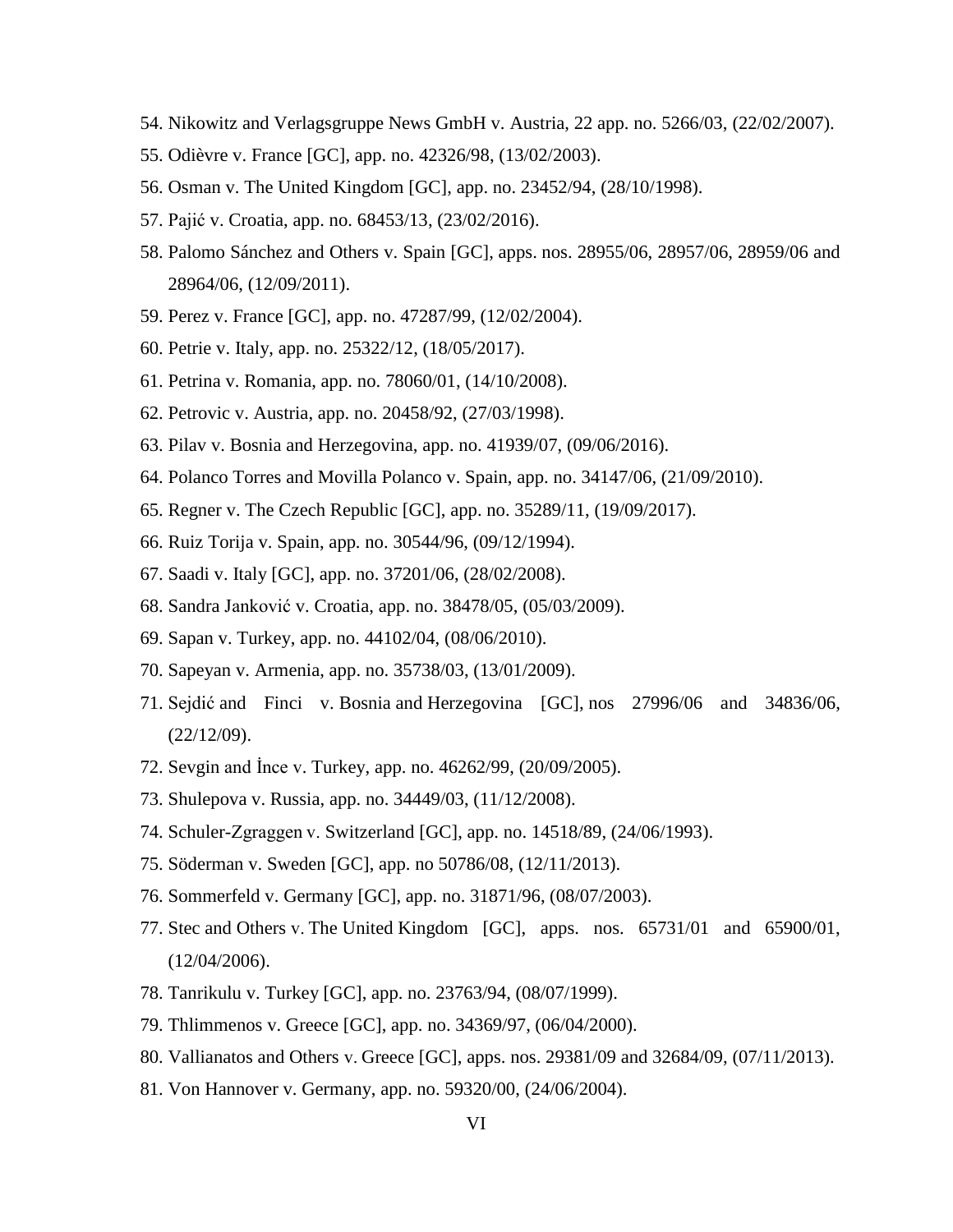- 82. Von Hannover v. Germany (no. 2) [GC], apps. nos. 40660/08 and 60641/08, (07/02/2012).
- 83. Von Hannover v. Germany, app. no. 59320/00, (24/06/2004).
- 84. Vučković and Others v. Serbia, app. no. 17153/11, (25/03/2014).
- 85. Wagner and J.M.W.L. v. Luxembourg, app. no. 76240/01, (28/06/2007).
- 86. White v. Sweden, app. no. 42435/02, (19/09/2006).
- 87. X. and Y. v. the Netherlands, app. no. 8978/80, (26/03/1985).
- 88. Zarb Adami v. Malta, app. no. 17209/02, (20/06/2006).

#### *Literature*

- 1. Kmec, J., Kosař, D., Kratochvíl, J., Bobek, M., Evropská úmluva o lidských právech. Komentář, Praha: C. H. Beck, 2012.
- 2. Schabas, William A., The European Convention on Human Rights: A Commentary, Oxford University Press, 2015.
- 3. Leanza, Piero. Přidal, Ondřej. The Right to a Fair Trial: Article 6 of the European Convention on Human Rights. Kluwer Law International, 2014.
- 4. Gerards, J. H. Judicial Review in Equal Treatment Cases. International Studies in Human Rights, Martin Nijhoff Publishers, 2005.

#### *Other sources*

- 1. Convention on Preventing and Combating Violence Against Women and Domestic Violence.
- 2. Convention on the Elimination of all Forms of Discrimination Against Women.
- 3. Guide on Article 8 of the European Convention on Human Rights Right to respect for private and family life, home and correspondence. European Court of Human Rights. Version of 31 August 2018.
- 4. The Exceptions to Articles 8 to 11 of the European Convention on Human Rights. Steven Greer, Reader in Law, University of Bristol. Council of Europe Publishing.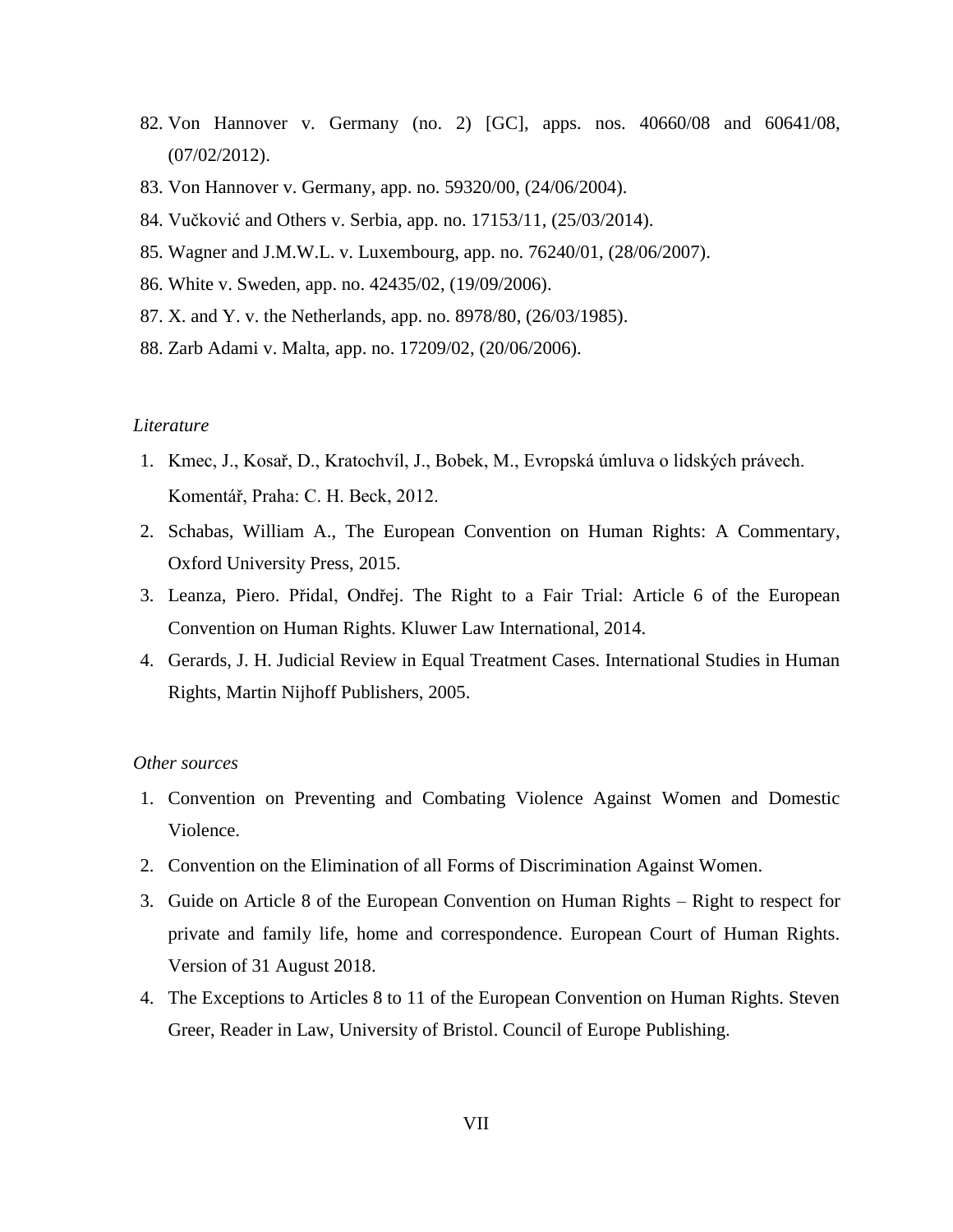#### <span id="page-7-0"></span>**LIST OF ABBREVIATIONS**

| European Convention on Human Rights             | <b>Convention</b>          |
|-------------------------------------------------|----------------------------|
| European Court of Human Rights                  | Court                      |
| The United Nations                              | <b>UN</b>                  |
| Council of Europe                               | CoE                        |
| Article of the Convention                       | Art.                       |
| The first set of proceedings                    | 1SP                        |
| The second set of proceedings                   | 2SP                        |
| Convention on the Elimination of all Forms of   | <b>CEDAW</b>               |
| Discrimination Against Women                    |                            |
| <b>Venice Commission</b>                        | VC                         |
| Convention on preventing and combating violence | <b>Istanbul Convention</b> |
| against women and domestic violence             |                            |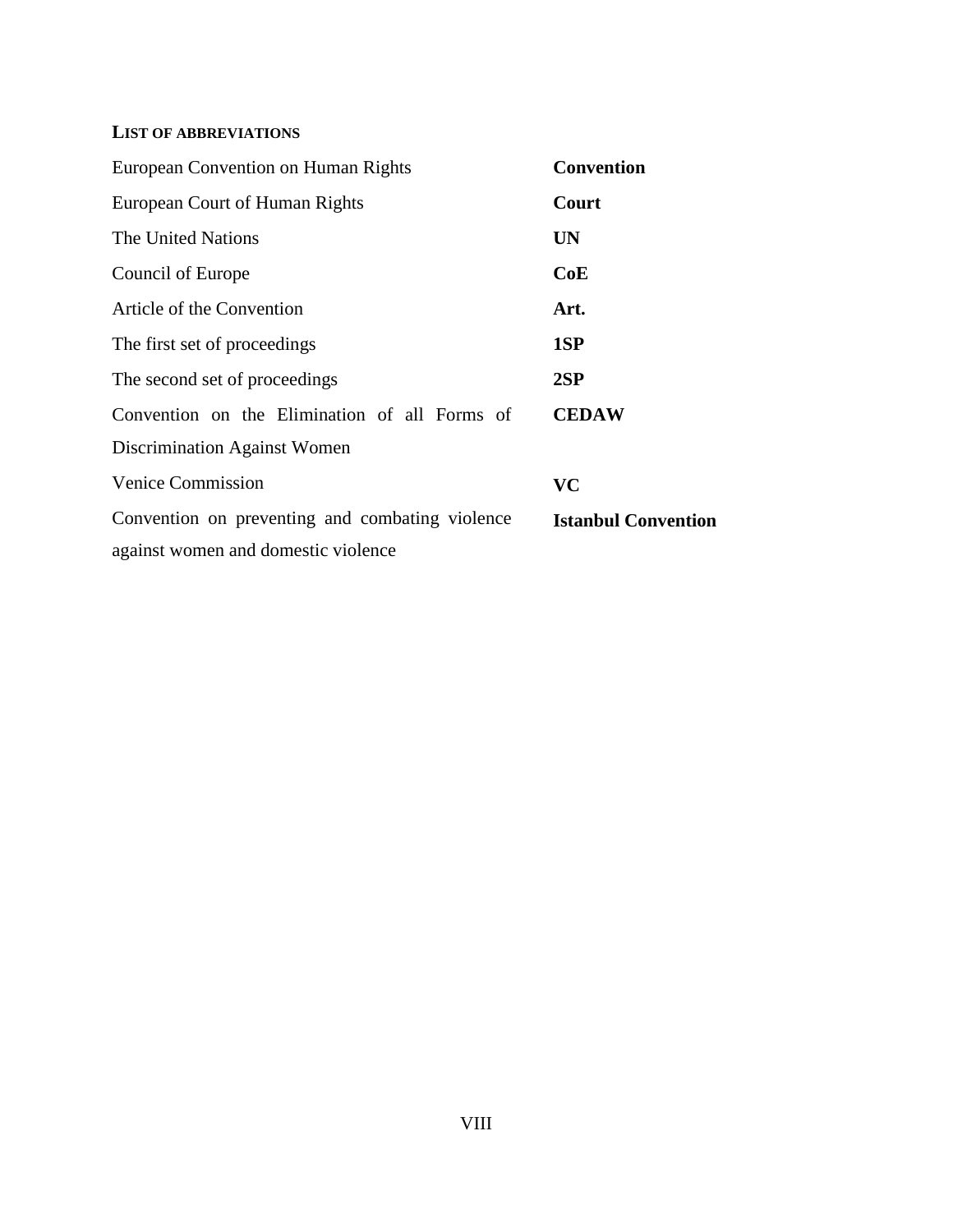#### <span id="page-8-0"></span>**I ADMISSIBILITY OF THE APPLICATION**

#### <span id="page-8-1"></span>**I.1 THE APPLICATION IS ADMISSIBLE**

[1] All the requirements set forth in Art. 34 and Art. 35 as to the admissibility are satisfied. First, all the domestic remedies have been exhausted (I.1.1). Secondly, the application has been lodged within six months after the final decision (I.1.2). Thirdly, the Applicant qualifies as a direct victim (I.1.3). Finally, the application is not manifestly ill-founded and the Applicant has suffered a significant disadvantage (I.1.4).

#### <span id="page-8-2"></span>**All the domestic remedies have been exhausted**  $1.1.1$

[2] The Applicant has exhausted all effective, i.e. adequate and accessible<sup>1</sup> remedies provided by the national legal system, as required by the Court.<sup>2</sup> After the decision of the appellate courts in the 1SP and the 2SP became final and the Applicant's constitutional complaint was declared inadmissible, the national legal system did not provide any further appeal, thus, **all domestic remedies have been exhausted.**

#### <span id="page-8-3"></span>**The application meets the six-month limit condition**

[3] The application was lodged with the Court on 15 September 2018, 14 days after the final decision in the 1SP, less than 3 months after the final decision in the 2SP and 5 days after the decision on Applicant's constitutional complaint regarding discriminatory treatment during both sets of proceedings. Pursuant to Art. 35, this six month period runs from the final decision in the process of exhaustion of domestic remedies.<sup>3</sup> Since there was no further appeal available after the judgment of the court of appeal in the 1SP, the judgment of the first instance court in the 2SP and the final decision of the Constitutional Court, these decisions were the decisions ending the process of exhaustion of domestic remedies within the meaning of Art. 35.<sup>4</sup> Therefore, **the requirement of six month period has been met**.

<sup>&</sup>lt;sup>1</sup> Paulino Tomás v. Portugal, app. no. 58698/00; McFarlane v. Ireland, app. no. 31333/06, § 107.

<sup>2</sup> Berdzenishvili v. Russia, apps. nos. 14594/07, 14597/07, 14976/07, 14978/07, 15221/07, 16369/07 and 16706/07.

<sup>3</sup> Sapeyan v. Armenia, app. no. 35738/03, § 23.

<sup>4</sup> Assanidze v. Georgia, app. no. 71503/01, § 159.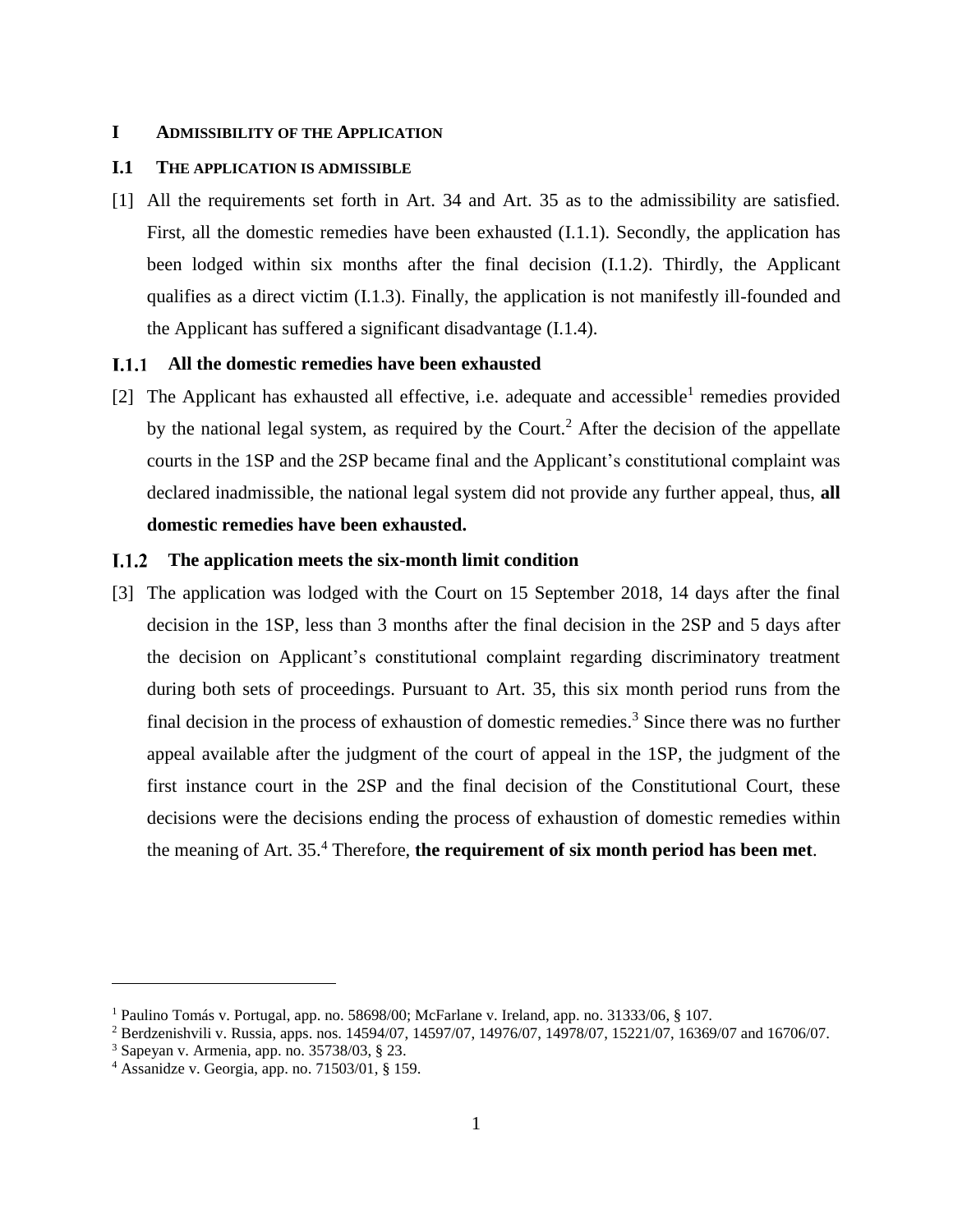#### <span id="page-9-0"></span>**The Applicant qualifies as a victim**

[4] The Applicant claims to be a victim of a violation of the Convention rights<sup>5</sup> and she was directly affected<sup>6</sup> by the omissions of the State. The Applicant qualifies as a direct victim in respect of Art. 6, Art. 13 and Art. 14 since she was not granted the required protection by the courts. As a result, **her right to a fair trial, right to an effective remedy and right not to be discriminated against were directly affected by the impugned decisions**. Furthermore, these decisions and their consequences led into **interference with the Applicant's right to personal integrity under Art. 8**.

#### <span id="page-9-1"></span>**Other criteria**

[5] The Applicant submits that the application is not manifestly ill-founded and that she has suffered a significant disadvantage since the violation of the Convention rights and concern **a question of principle for the Applicant** regardless of any pecuniary interest for her.<sup>7</sup>

#### <span id="page-9-2"></span>**II MERITS OF THE APPLICATION**

#### <span id="page-9-3"></span>**II.1 VIOLATION OF ART. 8**

[6] The Applicant submits that the State has violated her right to private life under Art. 8 with regard to the 2SP since domestic authorities failed to protect the Applicant's reputation and psychological integrity against harassment and hate speech from Mr B and his followers. First, in respect of Mr B's Friendzone post, the domestic authorities failed to strike a fair balance between the Applicant's rights under Art. 8 and Mr B's rights under Art. 10 (II.1.2). Secondly, as for the hateful comments and private messages of Mr B's followers, domestic authorities failed to fulfil their positive obligations under Art. 8 when they did not *ex officio* initiate criminal proceedings with authors of the impugned comments and private messages or any other liable persons, despite being aware of the harmful comments (II.1.3).

#### <span id="page-9-4"></span>**The Applicant's claim falls within the ambit of Art. 8**

[7] In order to invoke Art. 8, it is up to an applicant to show that her complaint falls within at least one of the four dimensions protected by this Article. These dimensions are private and

<sup>5</sup> Burden v. The United Kingdom, app. no. 13378/05, § 33.

 $6$  Klass and Others v. Germany, app. no. 5029/71, § 33.

<sup>7</sup> Giuran v. Romania, app. no. 14150/08, §§ 17-25; Eon v. France, app. no. 26118/10, § 34.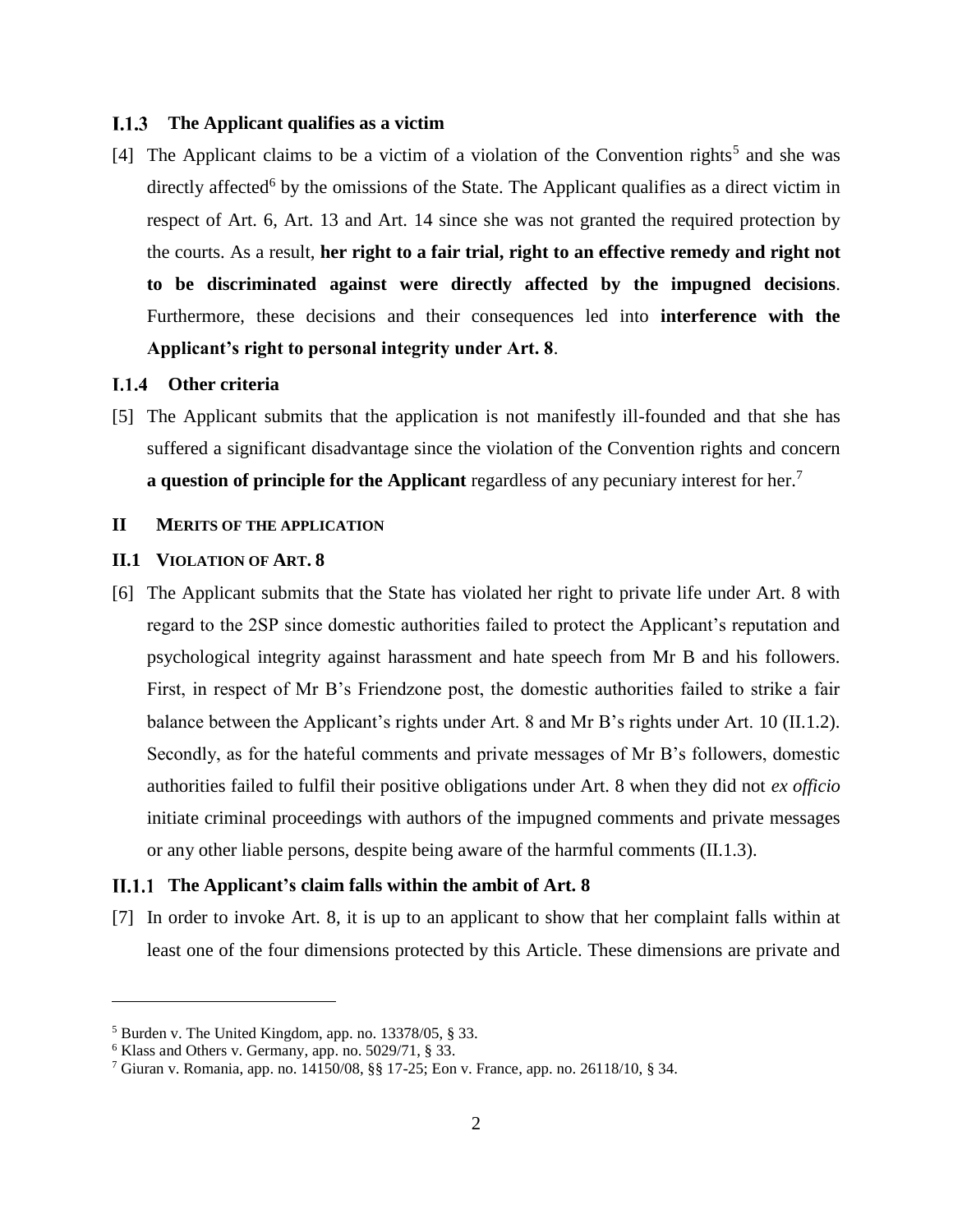family life, correspondence, and home. The established broad concept of private life does not lend itself to the exhaustive definition and it covers both physical and **psychological integrity**. <sup>8</sup> Moreover, the concept of private life includes the right of persons to the protection of their reputation.<sup>9</sup> Reputation is a part of their personal identity and moral integrity.<sup>10</sup> Furthermore, Art. 8 includes both negative and positive obligations of the Contracting States. Negative obligations entail the obligation to protect an individual against arbitrary action by the public authorities, whereas positive obligations require the adoption of measures designed to secure respect for private life in the sphere of individuals between themselves. <sup>11</sup> In the case of **positive obligations**, the Court considers whether the importance of the interest at stake requires the imposition of the positive obligation sought by an applicant.<sup>12</sup>

[8] Since domestic authorities have failed to protect the Applicant's psychological integrity from acts of harassment and hate speech perpetrated by Mr B and his followers, the present case, indeed, falls within the scope of Art. 8.<sup>13</sup>

## <span id="page-10-0"></span>**The State failed to strike a fair balance between the Applicant's rights under Art. 8 and Mr B's rights under Art. 10**

- [9] The domestic authorities breached their positive obligations under Art. 8 when they failed to protect the Applicant's reputation and psychological integrity with regard to Mr B's defamatory post insofar, they did not strike a fair balance between Mr B's right to freedom of expression and the Applicant's right to private life.
- [10] While the essential object of Art. 8 is to protect the individual against arbitrary interference by the public authorities, it does not merely compel the Contracting States to abstain from such interference. Besides the negative obligations, there may be positive obligations inherent in effective respect for private life. The latter obligations require the adoption of measures designed to secure respect for private life even in the sphere of the relations of

<sup>8</sup> Von Hannover v. Germany, app. no. 59320/00, § 50.

<sup>&</sup>lt;sup>9</sup> Chauvy and Others v. France, app. no. 64915/01, § 70; Leempoel & SA Ed., Ciné Revue v. Belgium, app. no. 64772/01, § 67; Petrina v. Romania, app. no. 78060/01, § 28.

<sup>10</sup> Polanco Torres and Movilla Polanco v. Spain, app. no. 34147/06, § 40.

<sup>11</sup> Airey v. Ireland, app. no. 6289/73, § 32.

<sup>&</sup>lt;sup>12</sup> Marckx v. Belgium, app. no. 6833/74, § 31; Evans v. The United Kingdom, app. no. 6339/05, § 75.

<sup>13</sup> X. and Y. v. The Netherlands, app. no. 8978/80, §§ 22-23.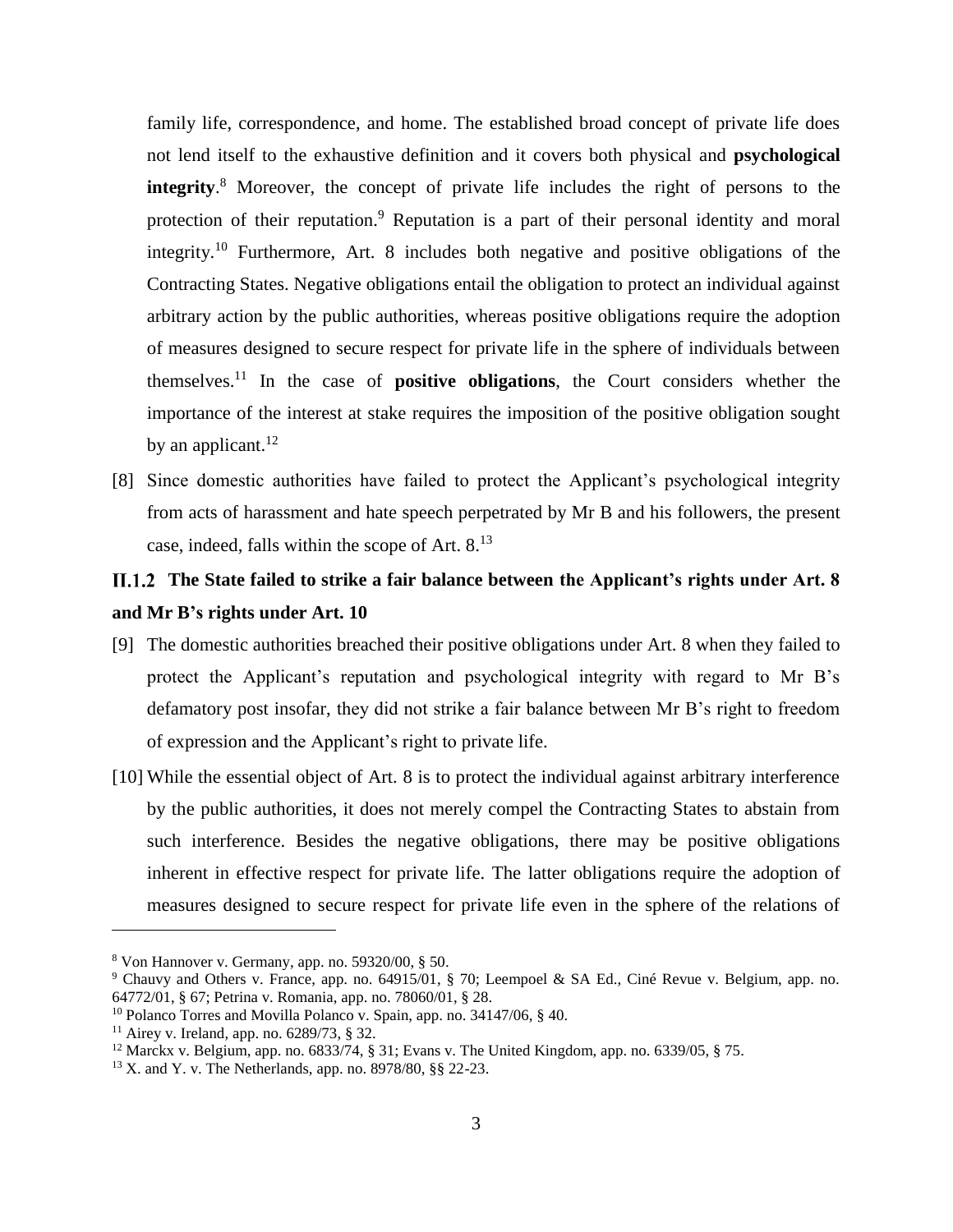individuals between themselves.<sup>14</sup> The boundary between the Contracting State's positive and negative obligations does not lend itself to precise definition, but the applicable principles are similar – in both contexts regard must be had to the fair balance that has to be struck between the relevant interests.<sup>15</sup>

- [11] In respect to the rights set forth in Art. 8 and Art. 10, the Court has ruled that when there is a conflict, certain aspects need to be considered in a 'balancing exercise'. <sup>16</sup> When the application has been lodged with the Court under Art. 8, the aspects are as follows: (A.) a contribution to a debate of general interest, (B.) the degree of notoriety of the person affected and the subject of the news report, (C.) the prior conduct of the person concerned and (D.) the content, form and consequences of the publication.<sup>17</sup> Where this balancing exercise between two rights has been undertaken by the domestic authorities in conformity with the criteria laid down in the Court's case-law, the Court requires strong reasons to substitute its view for that of the domestic courts.<sup>18</sup>
- [12] The Applicant submits that the domestic authorities failed to undertake the balancing exercise properly during making decisions about the impugned post. Thus, they failed to strike a fair balance between the Applicant's rights under Art. 8 and Mr B's rights under Art. 10 as will be demonstrated in the next subchapter of the Application which copies the above-mentioned balancing exercise criteria (A. - D.) Consequently, this omission negatively impacted the Applicant's personal integrity (E.)

#### *A. The social media post did not contribute to a debate of general interest*

[13] The first criterion is the contribution to a debate of general interest. The definition of what constitutes a subject of general interest depends on the circumstances of the case.<sup>19</sup> The existence of such interest might occur by publications concerning public affairs such as

<sup>14</sup> Von Hannover v. Germany (no. 2), apps. nos. 40660/08 and 60641/08, §§ 98-99; Armoniené v. Lithuania, app. no. 36919/02, § 36.

<sup>&</sup>lt;sup>15</sup> Von Hannover v. Germany (no. 2), cited above, §§ 98-99; White v. Sweden, app. no. 42435/02, § 20; Gurguenidze v. Georgia, app. no. 71678/01, § 38.

<sup>16</sup> Axel Springer AG v. Germany, app. no. 39954/08, §§ 89-95.

<sup>&</sup>lt;sup>17</sup> Guide on Article 8 of the European Convention on Human Rights – Right to respect for private and family law, home and correspondence. European Court of Human Rights. The Version of 31 August 2018.

<sup>18</sup> Axel Springer AG v. Germany, cited above, §§ 85-88; Von Hannover v. Germany (no. 2), cited above, §§ 104- 107; Palomo Sánchez and Others v. Spain, apps. nos. [28955/06,](https://hudoc.echr.coe.int/eng#{%22appno%22:[%2228955/06%22]}) [28957/06,](https://hudoc.echr.coe.int/eng#{%22appno%22:[%2228957/06%22]}) [28959/06](https://hudoc.echr.coe.int/eng#{%22appno%22:[%2228959/06%22]}) and [28964/06,](https://hudoc.echr.coe.int/eng#{%22appno%22:[%2228964/06%22]}) § 57.

<sup>19</sup> Von Hannover v. Germany (no. 2), cited above, § 109.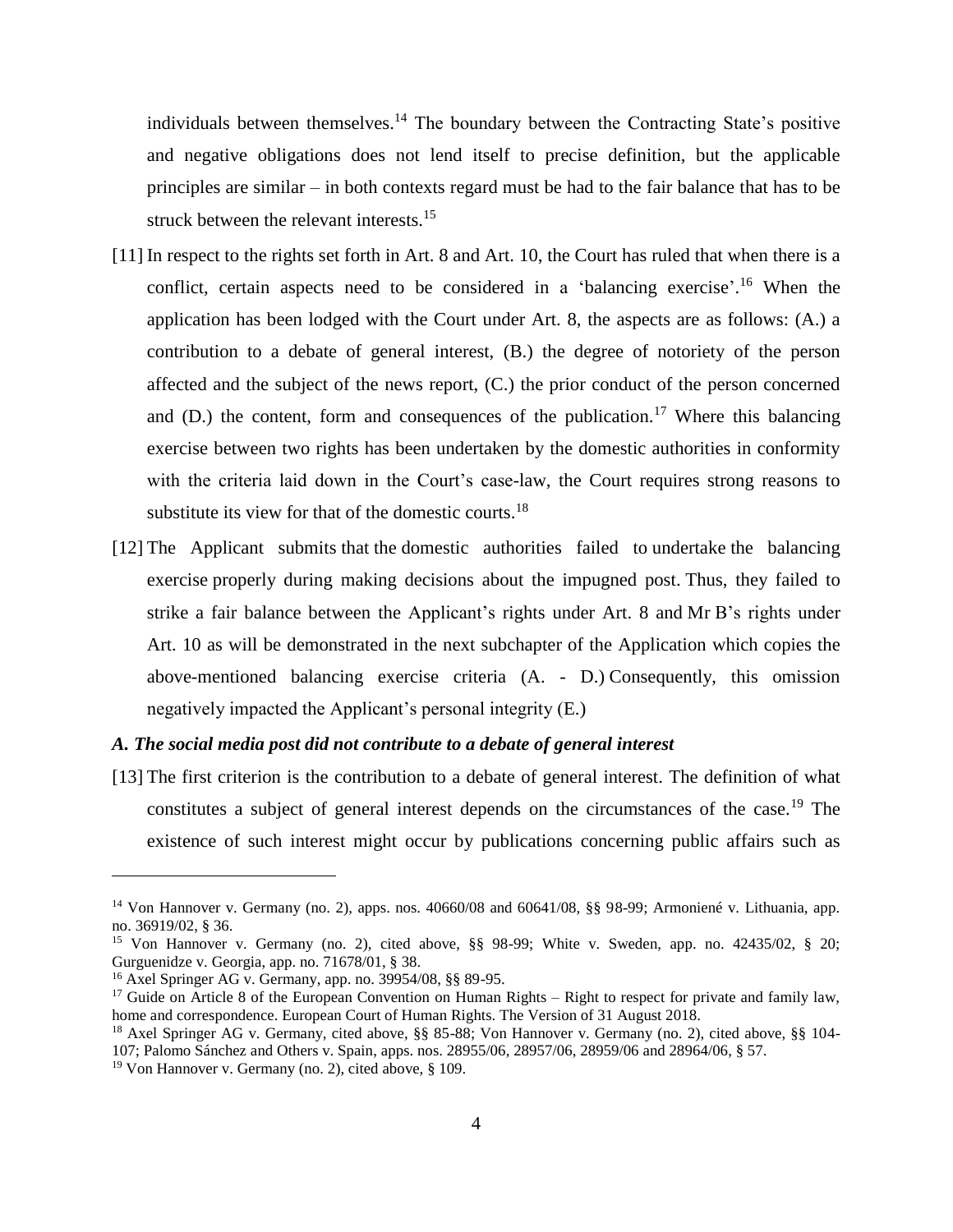political issues or crimes<sup>20</sup> as well as more personal information concerning public figures as sports stars<sup>21</sup> or performing artists.<sup>22</sup> The Court also takes into consideration the nature of such report (the social media post in the present case), i.e. whether it contains details of the private person who does serve public functions or not and whether it relates to the public activities of the individual or to its private life in this regard. $^{23}$ 

[14] The Applicant argues that the impugned post as a whole cannot be regarded as a contribution to a debate of general interest. Although one part of the post concerns a topic of climate change, the other part concerning the person of the Applicant includes unnecessary invectives against her. Moreover, Mr B revealed sensitive personal information about the Applicant such as her full name and information about her employment. Had Mr B wanted to express his concern for the state of the climate, he could have done so without revealing private information about the Applicant and insulting her. The Applicant categorically refuses any presumption that the part of the post, providing personal information of her as a private individual and, especially, in such offensive context, would be capable of any contribution to a debate of general interest.

#### *B. The Applicant is a private individual*

[15] The role or function of the person concerned and the nature of the activities that are the subject of the report constitute another important criterion, related to the preceding one. In that regard, a distinction has to be made between private individuals and persons acting in the public sphere. Accordingly, whilst a private individual unknown to the public may claim particular protection of his or her right to private life, the same cannot be said about public figures.<sup>24</sup> Nevertheless, there are certain limits set to the public's right to be informed even about public figures, such as the details of a person's private life, having the sole aim to satisfy public curiosity in that respect. $25$ 

<sup>&</sup>lt;sup>20</sup> White v. Sweden, cited above, § 29; Egeland and Hanseid v. Norway, app. no. 34438/04, § 58.

<sup>&</sup>lt;sup>21</sup> Nikowitz and Verlagsgruppe News GmbH v. Austria, app. no. 5266/03, § 25; Colaço Mestre and SIC – Sociedade Independente de Comunicação, S.A. v. Portugal, apps. nos. 11182/03 and 11319/03, § 28.

 $22$  Sapan v. Turkey, app. no. 44102/04, § 34.

<sup>&</sup>lt;sup>23</sup> Colaço Mestre and SIC – Sociedade Independente de Comunicação, S.A. v. Portugal, cited above, § 28.

<sup>&</sup>lt;sup>24</sup> Von Hannover v. Germany (no. 2), cited above,  $§$  110.

<sup>25</sup> *Ibid.*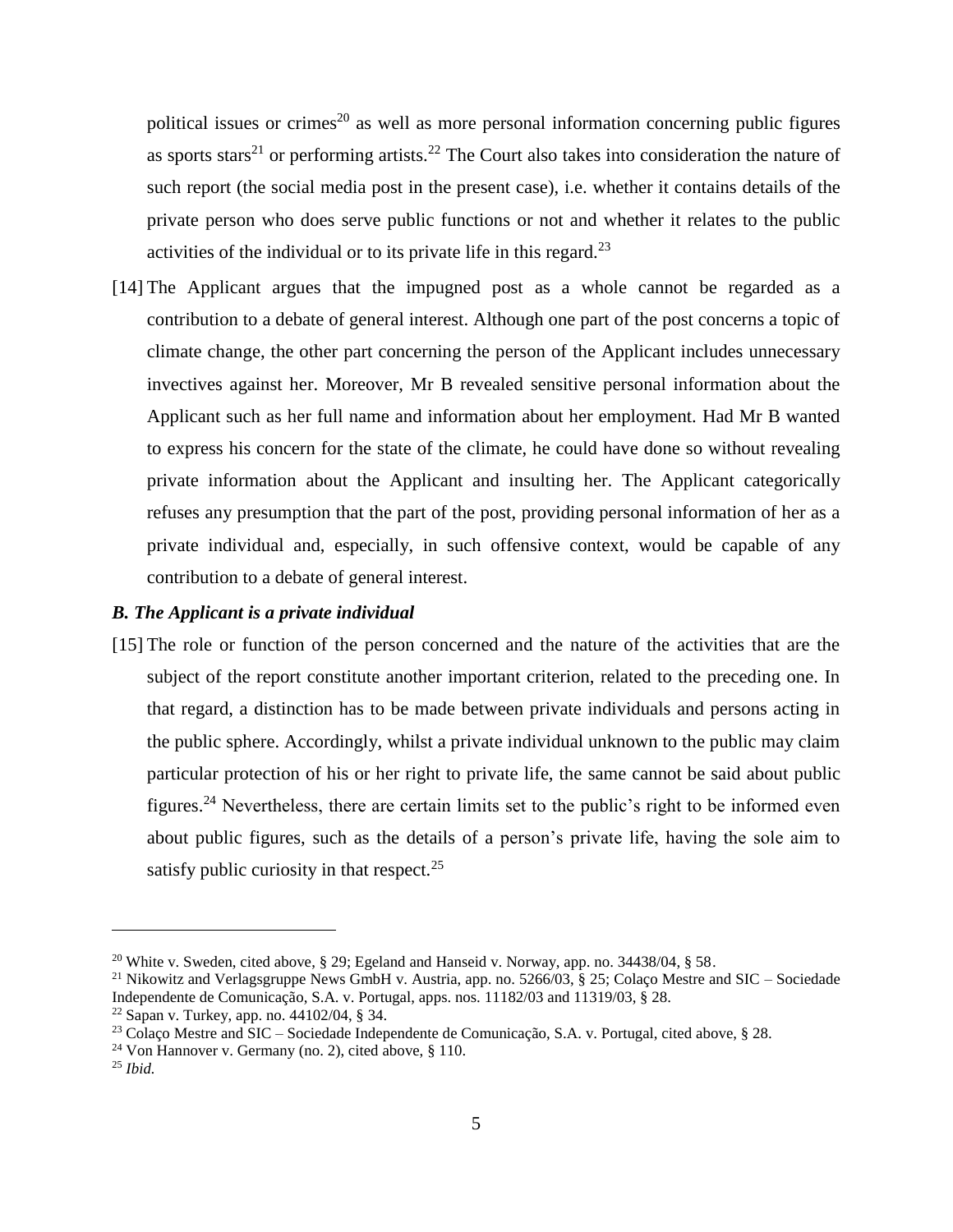[16] In this context, the Applicant points out that she is a private individual, neither serving any public function nor being well-known to the public for any other activity. Moreover, should certain aspects of a person's private life be protected when it comes to public figures, it should, *a fortiori*, be protected when it comes to private individuals. This has been omitted by the domestic authorities.

#### *C. The Applicant did not provoke the publication of the impugned social media post*

- [17] As follows from the well-established case-law of the Court, another factor to be taken into consideration is the conduct of the person concerned prior to publication of the report.<sup>26</sup>
- [18] The Applicant did nothing to provoke the personal attack against her. And although it is uncontested that both the Applicant and Mr B were in huge emotional distress resulting from their recent breakup, any such reaction as the reaction of Mr B should be considered inadequate.

## *D. The content, form and consequences of the Friendzone post shall be not afforded legal protection*

[19] As to the content of a publication or a statement, the Court has distinguished between statements of fact and value judgements. The existence of facts can be demonstrated, whereas the truth of value-judgments is not susceptible of proof.<sup>27</sup> The classification of a statement of a fact or a value judgment is a matter which in the first place falls within the margin of appreciation of the national authorities, in particular, the domestic courts. However, even where a statement amounts to a value judgment, there must exist a sufficient factual basis to support it, failing which it will be excessive.<sup>28</sup> Importantly, as regards value judgments which have been found by the national courts to be of a defamatory character, the Court has in its previous case-law, reviewed the national court's findings on whether the language used in the statement was of an excessive or dispassionate nature, whether an intention of defaming or stigmatising the opponent was disclosed, and whether the statement had a sufficient factual basis.<sup>29</sup>

<sup>&</sup>lt;sup>26</sup> Axel Springer AG v. Germany, cited above, § 92; Von Hannover v. Germany (no. 2), cited above, § 111.

<sup>27</sup> Lingens v. Austria, app. no. 9815/82, § 46.

<sup>28</sup> Do Carmo de Portugal e Castro Câmara v. Portugal, app. no. 53139/11, § 31.

<sup>29</sup> *Ibid*.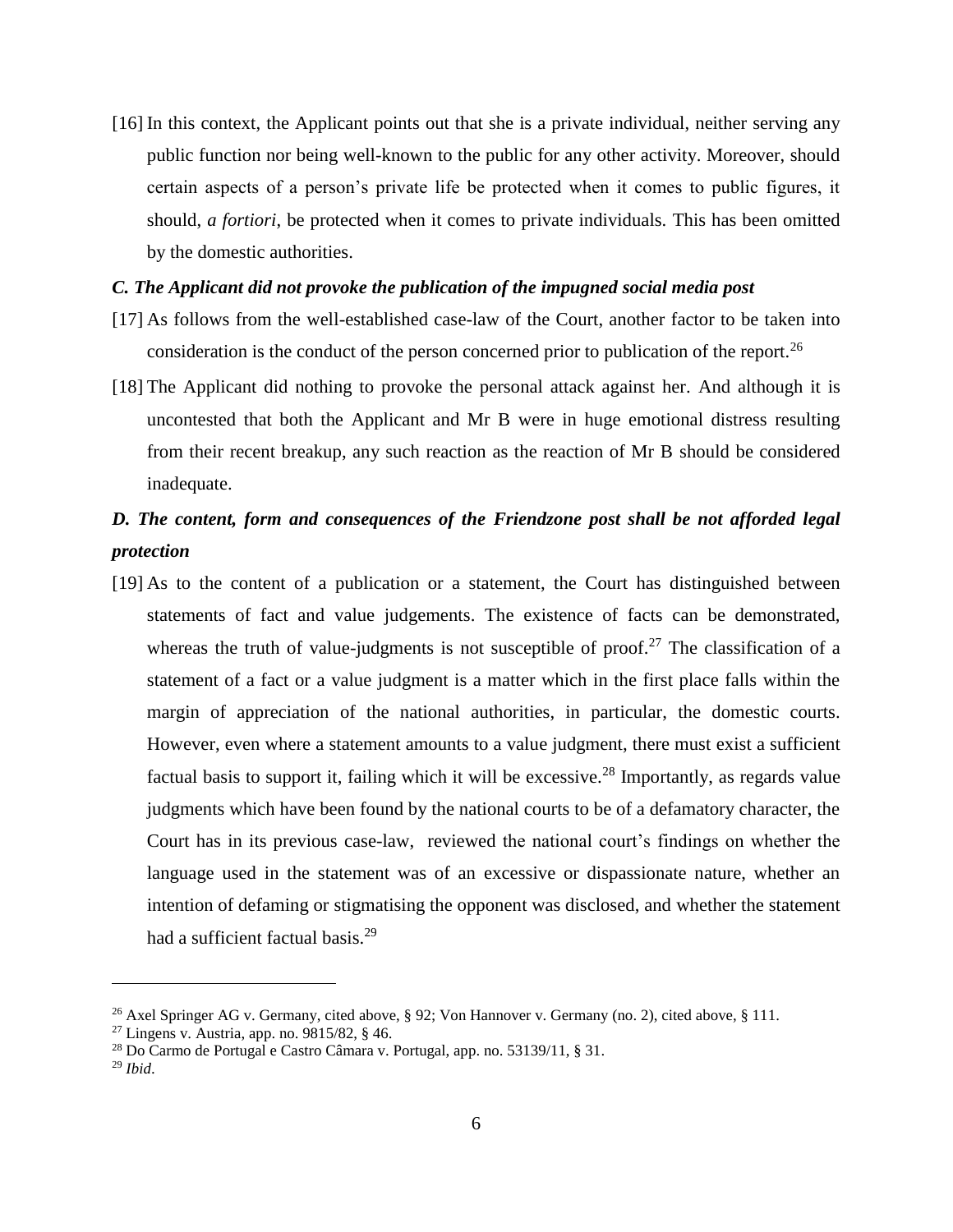[20] As for the content of the impugned post, the Applicant acknowledges that the post contained factual statements ("*does not hesitate to pose naked in front of a camera*") as well as value judgements (*"'angelic' Maya Engel, a deranged - man-hating woman")*. The applicant points out that this indeed false statement was not proved in the course of the proceedings. As for the consequences of the impugned post, the social media post contained the full name of the Applicant, information about her employment and a hyperlink to her profile on the same social media platform. Thus, it provided a direct contact method to the public since the post was accessible not only to Mr B's 'friends' on the social network but also to the general public. After being published, the post has drawn huge attention and the reactions were not waiting for long. It was re-shared over 2,000 times and therefore could reach a number of persons, not only Mr B's followers. In addition, there were 720 comments to the post, some of them even initiating acts of violence towards the Applicant. The sudden attention in its measure and especially in its offensive form seriously harmed the Applicant's psychological integrity.

#### *E. Conclusion*

 $\overline{a}$ 

[21] Not only did Mr B publicly defame the Applicant, but he also provided her full name and hyperlink to her private social media profile to his followers and enabled them to directly contact her. In this respect, the Applicant points out that she could not limit the public access to the social media post as this option is only available to the owner of social media platform profile where the post has been published. Moreover, the offensive post published by Mr B definitely constituted an attack on the Applicant's personal honour<sup>30</sup> and since she had to seek psychological and psychiatric treatment, it attained a considerable level of seriousness.<sup>31</sup> It may be also argued that the attack was carried out in a way causing prejudice to personal enjoyment of the right to respect for the Applicant's private life and as such, the impugned post violated the Applicant's reputation as a part of her personal identity and moral integrity.<sup>32</sup> Finally, the applicant stresses that the State did not take any action to eliminate the negative effects of the post (for example to order its removal).

<sup>30</sup> A. v. Norway, app. no. 28070/06, § 63-64.

<sup>&</sup>lt;sup>31</sup> Axel Springer AG v. Germany, cited above, § 83; Egill Einarsson v. Iceland, app. no. 24703/15, § 33 – 34.

<sup>32</sup> *Ibid*; Fürst-Pfeifer v. Austria, apps. nos. 33677/10 and 52340/10, § 35; Petrie v. Italy, app. no. 25322/12, § 39.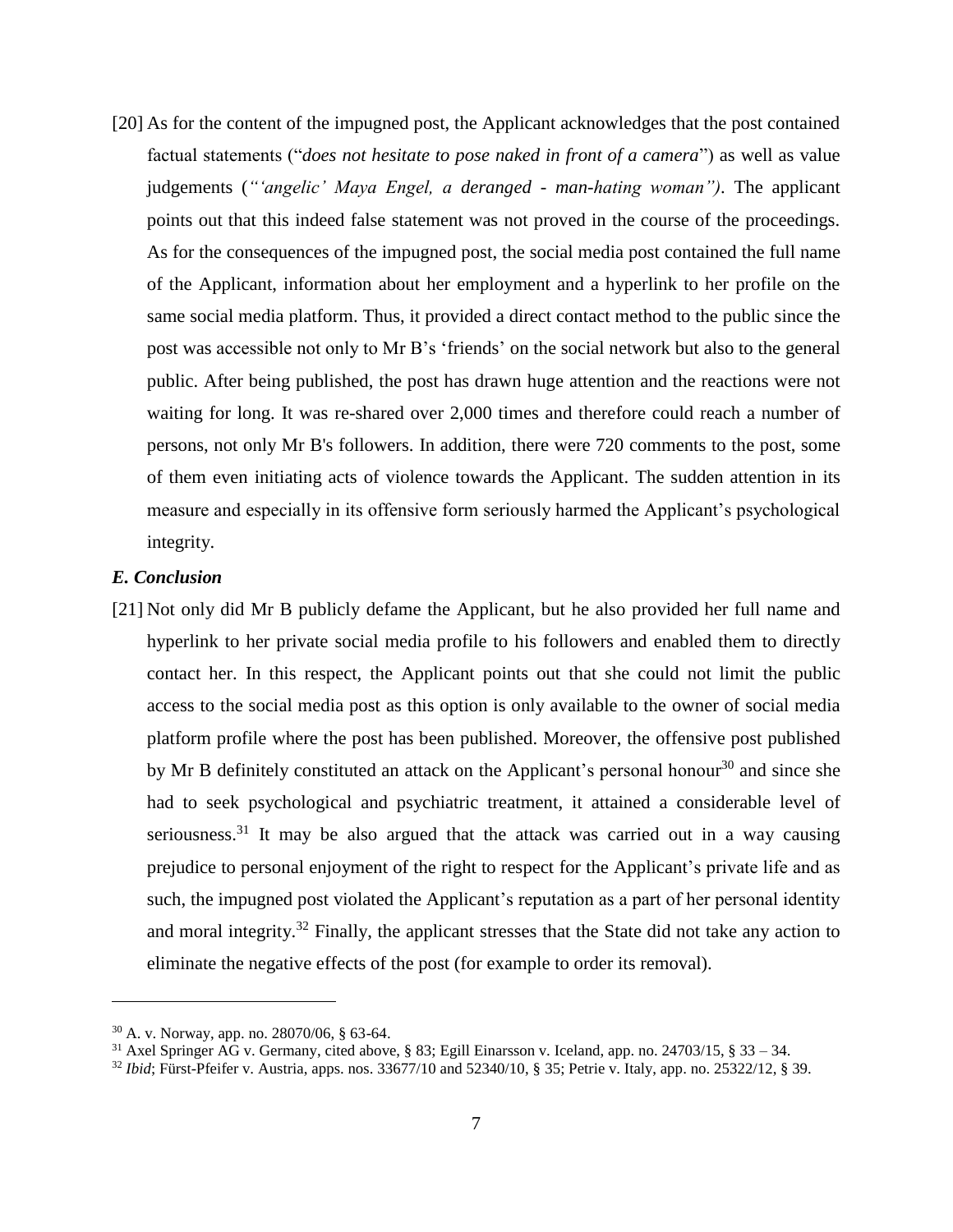[22] In the light of the above considerations, the Applicant contends that the State failed to strike a fair balance between her rights under Art. 8 and Mr B's rights under Art. 10. Had they not failed it, they would have ordered Mr B to remove the post and award the Applicant nonpecuniary damages. Consequently and thus, the State breached its positive obligations to protect the Applicant's reputation and psychological integrity. Accordingly, with respect to Mr B's social media post, the State has violated the Applicant's right to private life under Art. 8.

#### <span id="page-15-0"></span>**The State failed to prosecute the liable persons**

- [23] The Applicant further claims that the State failed to fulfil its positive obligation to protect the Applicant's reputation and psychological integrity in relation to the hateful comments under Mr B's post and the threatening messages sent to the Applicant by Mr B's followers.
- [24] As stated above, the Contracting States have negative obligations as well as positive ones under Art. 8 of the Convention.<sup>33</sup> The Court ruled that where a particularly important facet of an individual's existence or identity is at stake, the otherwise wide<sup>34</sup> margin allowed to the State is correspondingly narrowed.<sup>35</sup> Regarding the protection of psychological integrity, the positive obligations include a duty to maintain and apply in practice an adequate legal framework affording protection against acts of violence by private individuals.<sup>36</sup> Moreover, where 'fundamental values' and 'essential aspects' of private life are at stake, the Contracting States shall ensure efficient criminal-law provisions $37$  and in regard to 'severe acts' even the effectiveness of the criminal investigation.<sup>38</sup>
- [25] The Applicant is mindful that the means to secure compliance with Art. 8 fall within the margin of appreciation of the Contracting States. However, the Court may review under the Convention the decisions that national authorities have adopted in the course of the exercise of their margin of appreciation.<sup>39</sup> Similarly, as in the case of *Sandra Janković v. Croatia*

<sup>33</sup> Airey v. Ireland, app. no. 6289/73, § 32.

<sup>34</sup> Von Hannover v. Germany (no. 2), apps. nos. 40660/08 and 60641/08, § 104, Odièvre v. France, app. no. 42326/98, § 46.

<sup>35</sup> Söderman v. Sweden, app. no 50786/08, § 79.

<sup>36</sup> *Ibid*. § 80.

 $37$  X and Y v. The Netherlands, app. no.  $8978/80$ ,  $\S 27$ .

<sup>38</sup> M.C. v. Bulgaria, app. no. 39272/98, § 152, Osman v. the United Kingdom, app. no. 23452/94, § 128.

<sup>39</sup> Sandra Janković v. Croatia, app. no. 38478/05, § 46.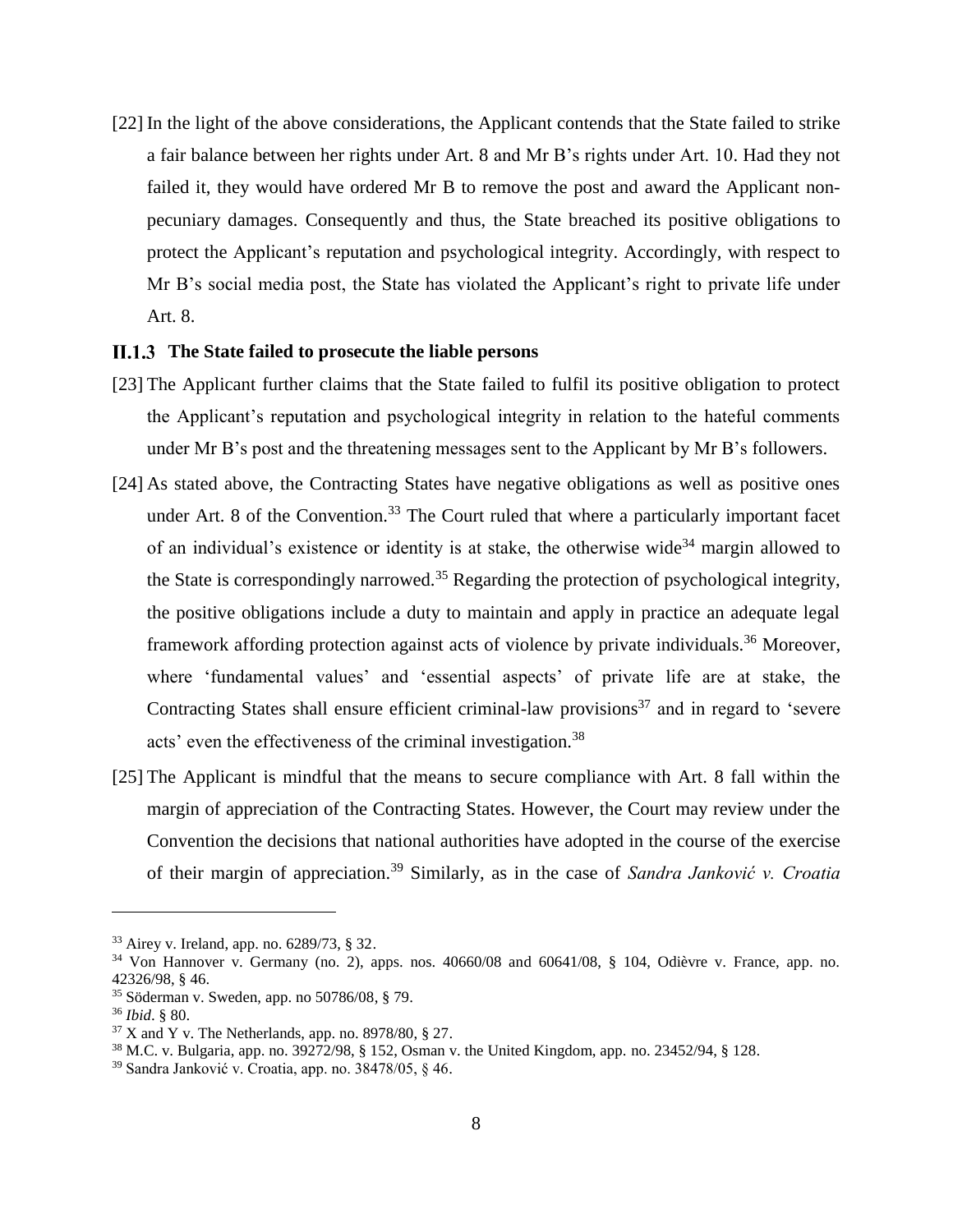concerning attacks on the applicant's physical and psychological integrity,<sup>40</sup> the Court should not avoid the assessment of the decisions that domestic authorities have taken in the present case.

- [26] With respect to abusive threats, the Court held in *Hajduová v. Slovakia*<sup>41</sup> that although the threats made by the applicant's former abusive partner had never materialised into concrete acts, the Applicant's fear that they might be carried out was well-founded and Slovakia violated its obligation to protect the applicant's private life. Even though the circumstances in the present case are not identical, the Applicant's fear concerning the non-materialised threats can be assessed similarly. While it is true that the Applicant did not have – contrary to Mrs Hajduová – any experience with abuse by Mr B's followers who were the authors of abusive and threatening comments about the Applicant and had also directly sent her similar messages on Friendzone, precisely the uncertainty about their past in connection with the knowledge they had about her person set up the basis for the Applicant's well-founded fear.
- [27] As regards the personal information, the followers learned from Mr B's post about the company she worked for from Mr B's post. Due to the hyperlink included in the post, they also knew her full name and knew what she looked like. The Applicant's fear that they could easily, in the Internet era, find out the address of her workplace and – while being able to recognise her – turn their threats to "protect the environment at all costs", "track her down" and make her "pay for what she has done" into reality, is understandable. Moreover, this objectively founded fear was only intensified due to her lack of knowledge about the past and character of the followers. The Applicant could not be sure whether the followers had ever acted violently in their past and therefore assess the probability they would act on their threats. Viewed in connection with the information they had about her and her working place, her fear is well-founded. What is more, the Applicant was in a process of mental recovery from the abusive behaviour by her former partner, Mr B. His controlling, stalkerish, abusive behaviour, including direct threats to her life, had led her to undergo counselling with a psychologist and treatment by a psychiatrist for stress, severe anxiety,

<sup>40</sup> Sandra Janković v. Croatia, cited above, § 46.

<sup>41</sup> Hajduová v. Slovakia, app. no. 2660/03.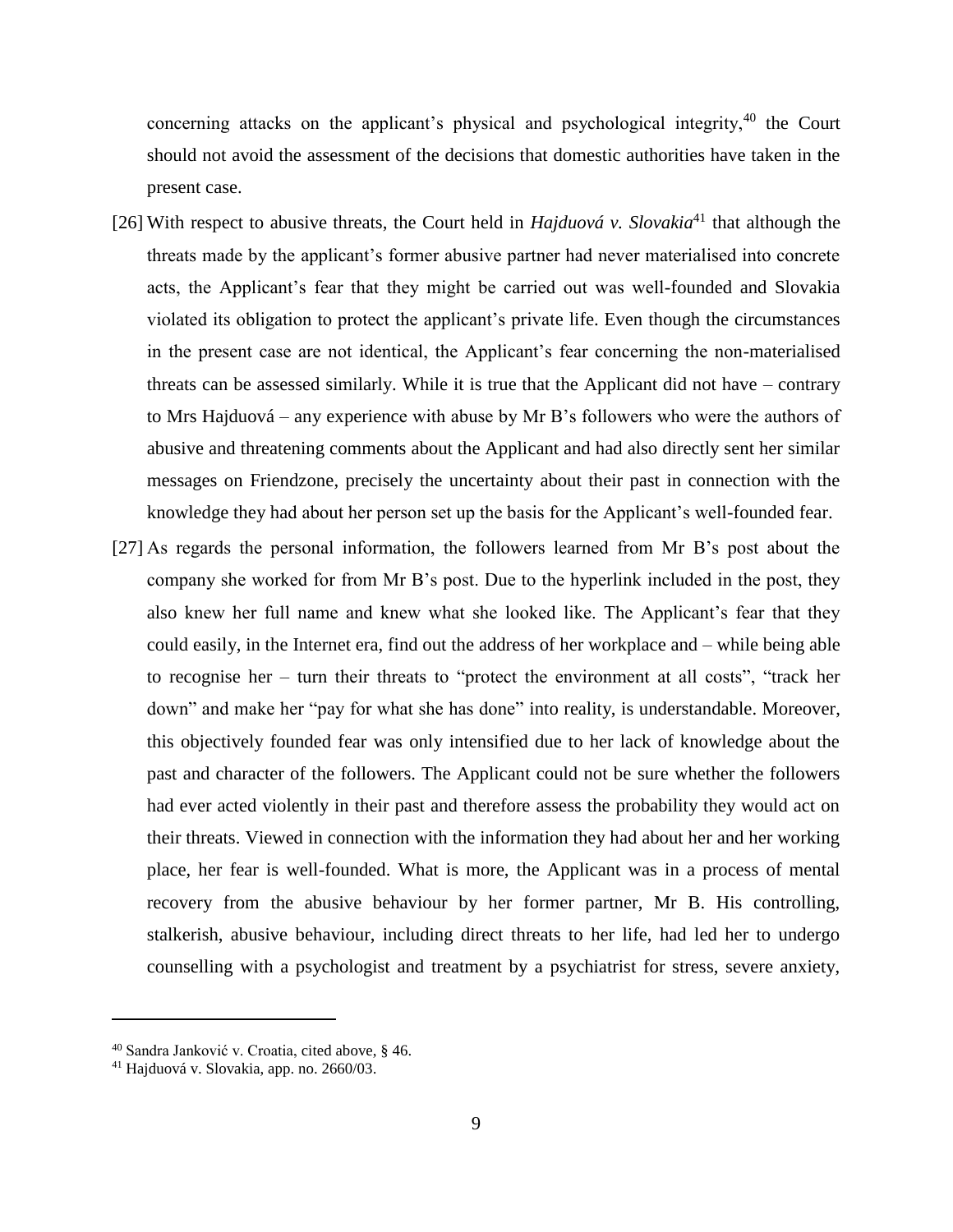panic attacks, agoraphobia and depression. This made her even more sensitive to any abuse and potential threat to her life. Her mental state and the recent experience with abusive behaviour, both of which the domestic authorities were aware of, corroborate the claim that her fear of the threats was well-founded.

- [28] Therefore, the State had a positive obligation to protect the Applicant in relation to the threats, especially since an important facet of the Applicant's psychological integrity is in question. However, the police failed to fulfil its task to prosecute the authors of the comments and any other liable persons. Notwithstanding that Mr B was named as the only liable person in the Applicant's criminal complaint, the police was authorised to determine which crime had been committed and by whom. The Applicant trusted the competent authorities to take appropriate steps to protect her against the consequences of any crime they might find to have been committed. Being aware of the existence of the threatening and hateful comments and the above-described special circumstances of the case, based on the statutory obligation to initiate *ex officio* investigations, the police was compelled to apply the relevant provisions of domestic law in practice, to conduct a criminal investigation and to prosecute the liable persons.
- [29] Furthermore, the obligation of the national authorities to take appropriate action was even greater since the comments were unlawful on their face, similarly as in *Delfi v. Estonia*. 42 Therein the domestic courts had classified the comments in question as humiliating and defamatory, while the Court took the view that the majority of the comments amounted to hate speech or incitements to violence and were thus, based on the prohibition of abuse of rights under Article 17, excluded from protection under Article 10.
- [30] Based on the comparison with the comments that were the subject-matter in *Delfi v. Estonia*, there can be no doubt that the comments in the present case were of the same nature. For they also contained direct threats to the Applicant´s life and amounted to incitement to violence and were therefore clearly unlawful on their face.
- [31] Consequently, the national authorities should have taken appropriate action to secure that the intentional spread of hatred, intolerance and incitement to violence, as excluded by

 $42$  Delfi v. Estonia, app. no.  $64569/09$ .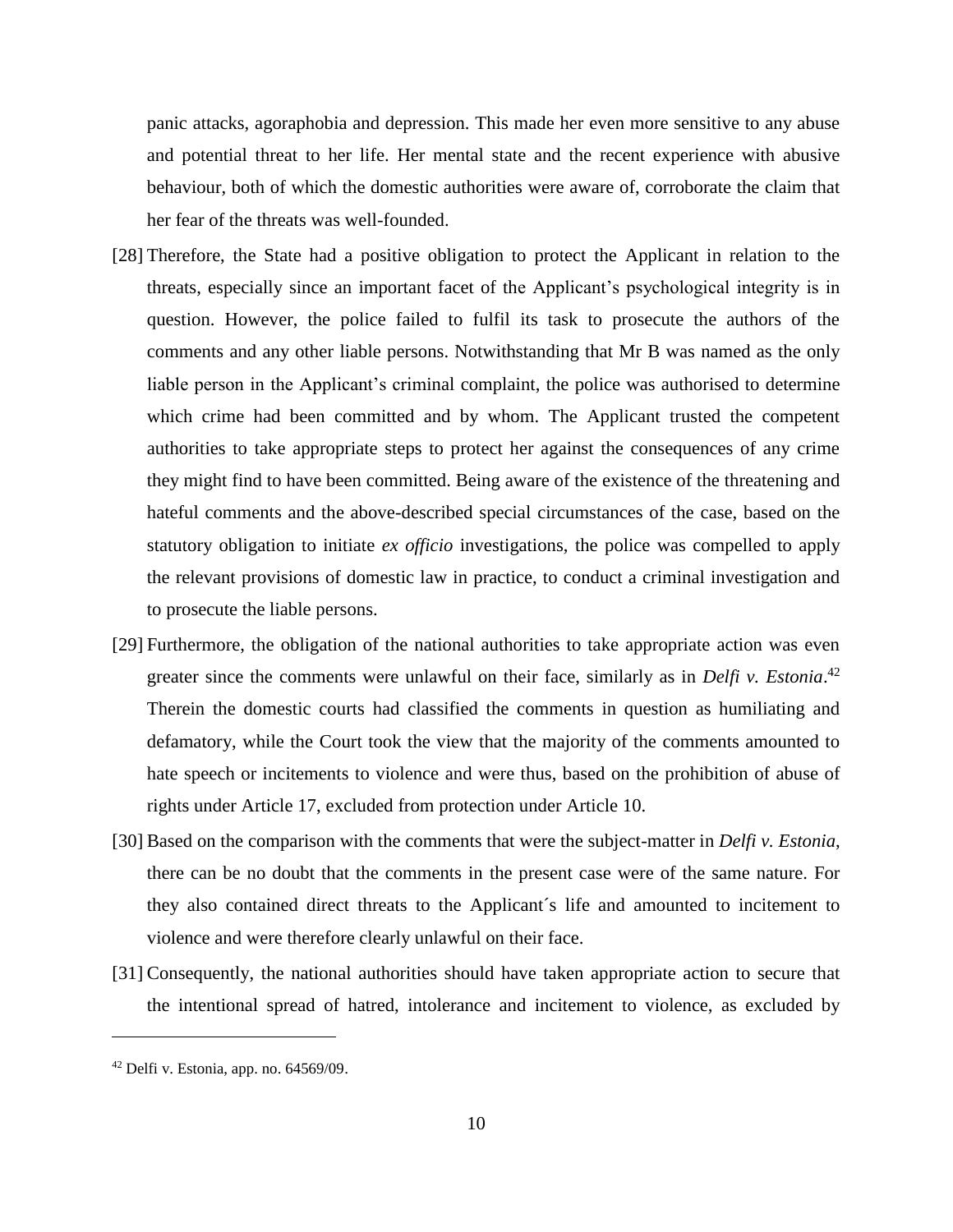virtue of Article 17, which undermine the core values of democracy and human rights law, is not tolerated in a High Contracting Party to the European Convention on Human Rights.

[32] By failing to take any action, the State breached its positive obligation to protect the private integrity and reputation of the Applicant in regard to the manifestly unlawful comments and messages sent by Mr B's followers.

#### <span id="page-18-0"></span>**There has been a violation of Art. 8**

[33] In conclusion, the State breached its positive obligation by not striking a fair balance between the Applicant's right for private life and Mr B's right to freedom of expression in regard to the social media post and by not prosecuting the liable persons in regard to the comments. Therefore, the Applicant's right to psychological integrity and reputation have not been protected, and the State's inaction thus amounted to a violation of Art. 8.

#### <span id="page-18-1"></span>**II.2 VIOLATION OF ART. 14 IN CONJUNCTION WITH ART. 8 AND ART. 1 OF PROTOCOL NO.12**

- [34] The Applicant claims that there has been a violation of Art. 14 in conjunction with Art. 8 and Art. 1 of Protocol No. 12. The established practices of Artemidia result in less favourable treatment of women in all areas of access to justice. The applicant takes into consideration that there is a similar situation (II.3.2), there is a comparator and a difference in treatment (II.3.3) and there is no objective and reasonable justification of it (II.3.4).
- [35] The character of Art. 14 has been stressed by the Court on many occasions in its extensive case-law: Art. 14 is applicable when 'the facts at issue fall **within the ambit** of' one or more substantive provisions.<sup>43</sup> It has no independent existence for it has effect solely in relation to the enjoyment of the rights and freedoms safeguarded by those provisions.<sup>44</sup> Nevertheless, the applicability of Art. 14 does not necessarily presuppose the violation of those provisions and to this extent it is autonomous.<sup>45</sup> In order for an issue to arise under Article 14, there must be a difference in the treatment of persons in analogous or relevantly similar situations.

<sup>&</sup>lt;sup>43</sup> Church of Jesus Christ of Latter-Day Saints v. The United Kingdom, app. no. 7552/09, § 39; Sejdić and Finci v. Bosnia and Herzegovina, apps. nos. 27996/06 and 34836/06, § 39; Abdulaziz, Cabales and Balkandali v. The United Kingdom, apps. nos. 9214/80, 9473/81, 9474/81, § 71; Petrovic v. Austria, app. no. 20458/92, § 22; Biao v. Denmark, app. no. 38590/10, § 88.

<sup>44</sup> Abdulaziz, Cabales and Balkandali v. The United Kingdom, cited above, § 71; Thlimmenos v. Greece, app. no. 34369/97, § 40; Pajić v. Croatia, app. no. 68453/13, § 53; Biao v. Denmark, cited above, § 88; Mitzinger v. Germany, app. no. 29762/10, § 30.

<sup>45</sup> Carvalho Pinto de Sousa Morais v. Portugal, app. no. 17484/15, § 34.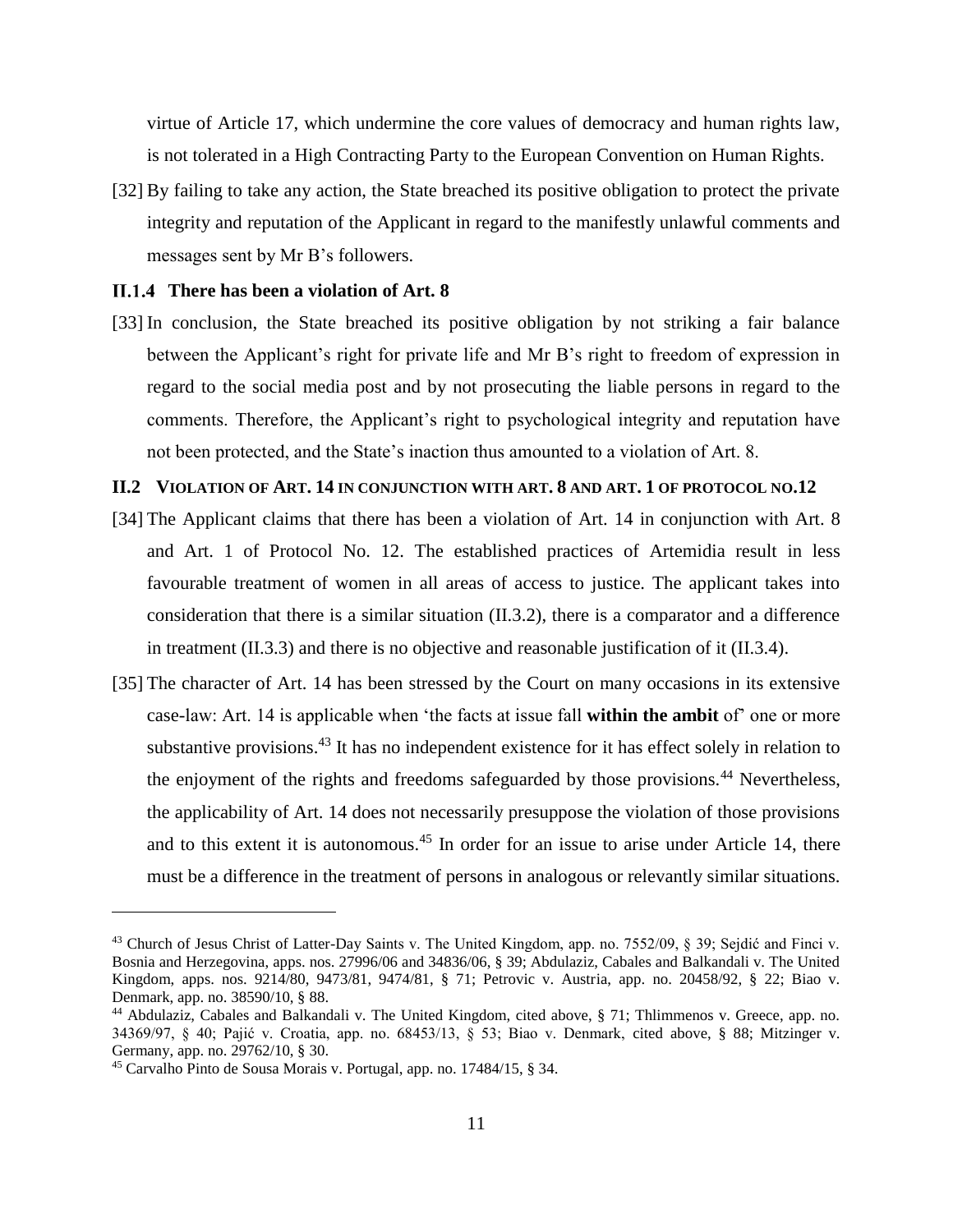Such a difference of treatment is discriminatory if it has no objective and reasonable justification, in other words, if it does not pursue a legitimate aim or if there is not a reasonable relationship of proportionality between the means employed and the aim sought to be realised. <sup>46</sup> These differences in treatment must be based on an identifiable characteristic or status, by which person or group of persons are distinguishable from each other.<sup>47</sup> As for Art. 1 of Protocol No. 12, the Court sees no reason to depart from the settled interpretation of "discrimination", as developed in the jurisprudence concerning Art. 14.<sup>48</sup> The difference is their scope since the Protocol No. 12 applies also to the domestic law.

- [36] The Court has distinguished between direct and indirect discrimination. The concept of indirect discrimination has been defined mainly in the case of *D. H. and Others v. The Czech Republic*, or more recently in *Biao v. Denmark*, providing that **forbidden difference in treatment may take the form of disproportionately prejudicial effects of a general policy or measure which, though couched in neutral terms, discriminates against a group.** The Court has in such cases extensively relied on statistics to establish a difference in treatment between two groups in similar situations.<sup>49</sup> Though statistics themselves are not sufficient to disclose a difference in treatment.<sup>50</sup> Where an applicant is able to show, on the basis of undisputed official statistics, the existence of a *prima facie* indication that a specific rule – although formulated in a neutral manner – in fact, affects a clearly higher percentage of women than men, it is for the Contracting State to show that this is the result of objective factors unrelated to any discrimination on grounds of sex.<sup>51</sup>
- [37] Since the Applicant has been a victim of prevalent institutional discrimination, this application focuses solely on indirect discrimination claiming that the Applicant has been a subject to discriminatory treatment resulting from general prejudice and stereotyping.

<sup>&</sup>lt;sup>46</sup> Khamtokhu and Aksenchik v. Russia, apps. nos.  $60367/08$  and  $961/11$ , § 64.

<sup>47</sup> Carson and Others v. The United Kingdom, 42184/05, § 70.

 $48$  Pilav v. Bosnia and Herzegovina, app. no. 41939/07, § 39.

 $49$  D. H. and Others v. The Czech Republic, app. no. 57325/00, § 180.

<sup>50</sup> Zarb Adami v. Malta, app. no. 17209/02, § 76.

<sup>51</sup> Hoogendijk v. The Netherlands, app. No. 58641/00.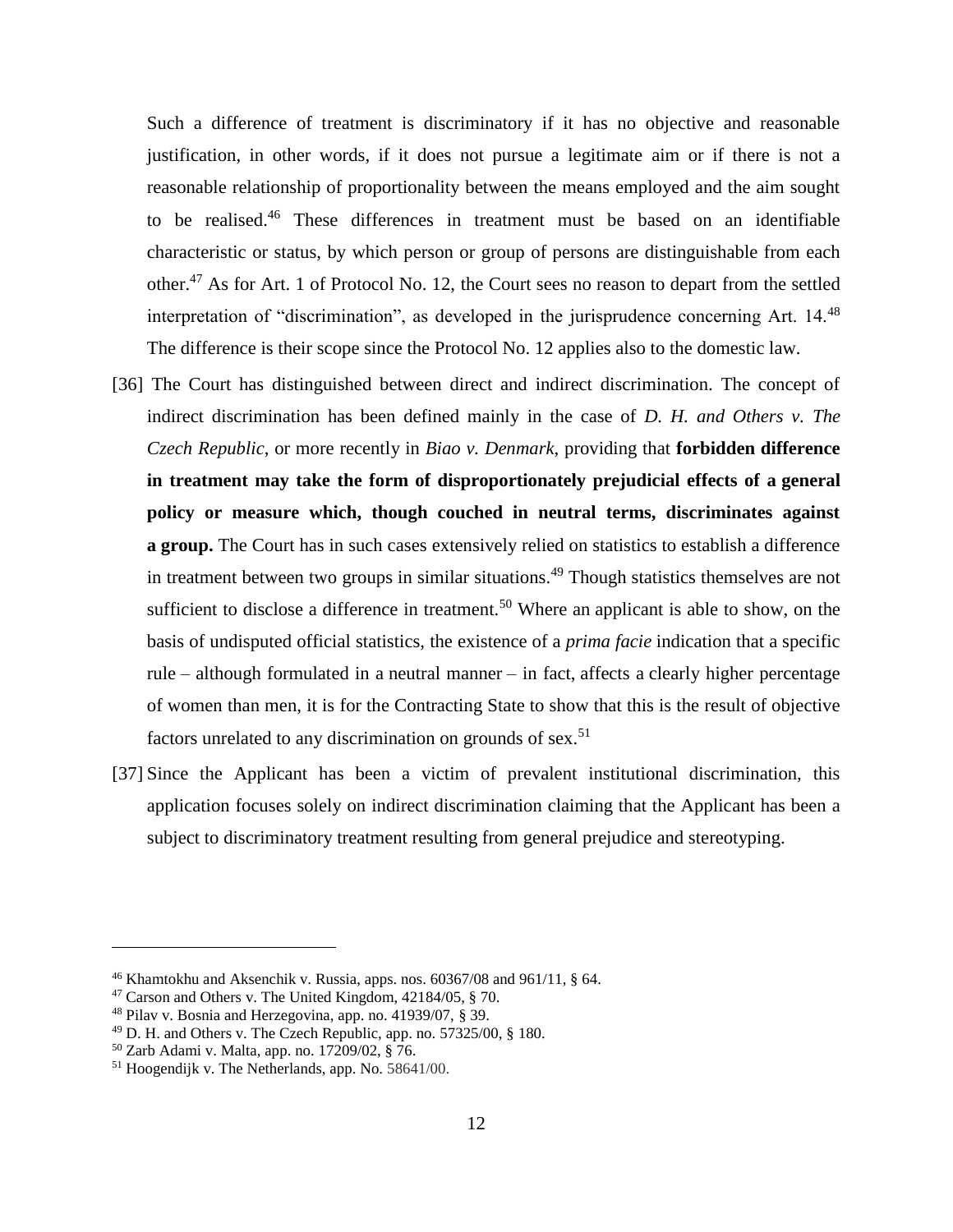#### <span id="page-20-0"></span>**The Applicant's claim falls within the ambit of Art. 8**

- [38] The Court has pointed out that it is necessary but also sufficient for the facts of the case to fall within the ambit of one or more Convention articles.<sup>52</sup> The existence of discriminatory intent is not required<sup>53</sup> and neither the violation of a substantive right of itself must take place.<sup>54</sup>
- [39] The Applicant claims that the State failed to protect her private life contrary to its obligation set forth in Art. 8 (III.1.3). The Applicant also admits that there might not have been the intention of the State to discriminate her as a woman, however, the discrimination did take place. Finally, the discrimination claim is related to the right explicitly enshrined in the Convention articles, therefore the facts of the case fall within the ambit of Art.8.

#### <span id="page-20-1"></span>**The Applicant is in relevantly situation as men who were victims of hate speech**

- [40] The Court has established that in order for an issue to arise under Art.14, there must be a difference in the treatment of persons in relevantly similar situations.<sup>55</sup>
- [41] In the present case, the similar situation in question is the access of justice of women being subject to hate speech and access to justice of men being subject to hate speech. Both genders are potential victims of this crime notwithstanding their gender. On top of that, both genders enjoy the same procedural position, rights, and obligations. Thus, men in the Applicant's situation are a suitable comparator of persons in a relevantly similar situation.

## <span id="page-20-2"></span>**The conduct of the domestic authorities within the context of the discriminatory environment in Artemidia amounted to a difference in treatment based on the applicant's gender**

[42] The Court has recognized the importance of official statistics<sup>56</sup> and has shown that it is prepared to accept and take into consideration various types of evidence.<sup>57</sup> Though statistics

<sup>52</sup> Biao v. Denmark, cited above, § 88; Stec and Others v. the United Kingdom, apps. nos. 65731/01 and 65900/01, §§ 39-40; E. B. v. France, app. no. 43546/02, §§ 47-48; Vallianatos and Others v. Greece, apps. nos. 29381/09 and 32684/09, § 72.

<sup>53</sup> D. H. and Others v. Czech Republic, cited above, § 184.

<sup>54</sup> Sommerfeld v. Germany, app. no. 31871/96, § 84.

<sup>55</sup> Burden v. the United Kingdom, cited above, § 60.

<sup>56</sup> Hoogendijk v. the Netherlands, cited above; Zarb Adami v. Malta, cited above; D. H and Others v. the Czech Republic, cited above.

<sup>57</sup> Nachova and Others v. Bulgaria, apps. nos. 43577/98, 43579/98, § 157.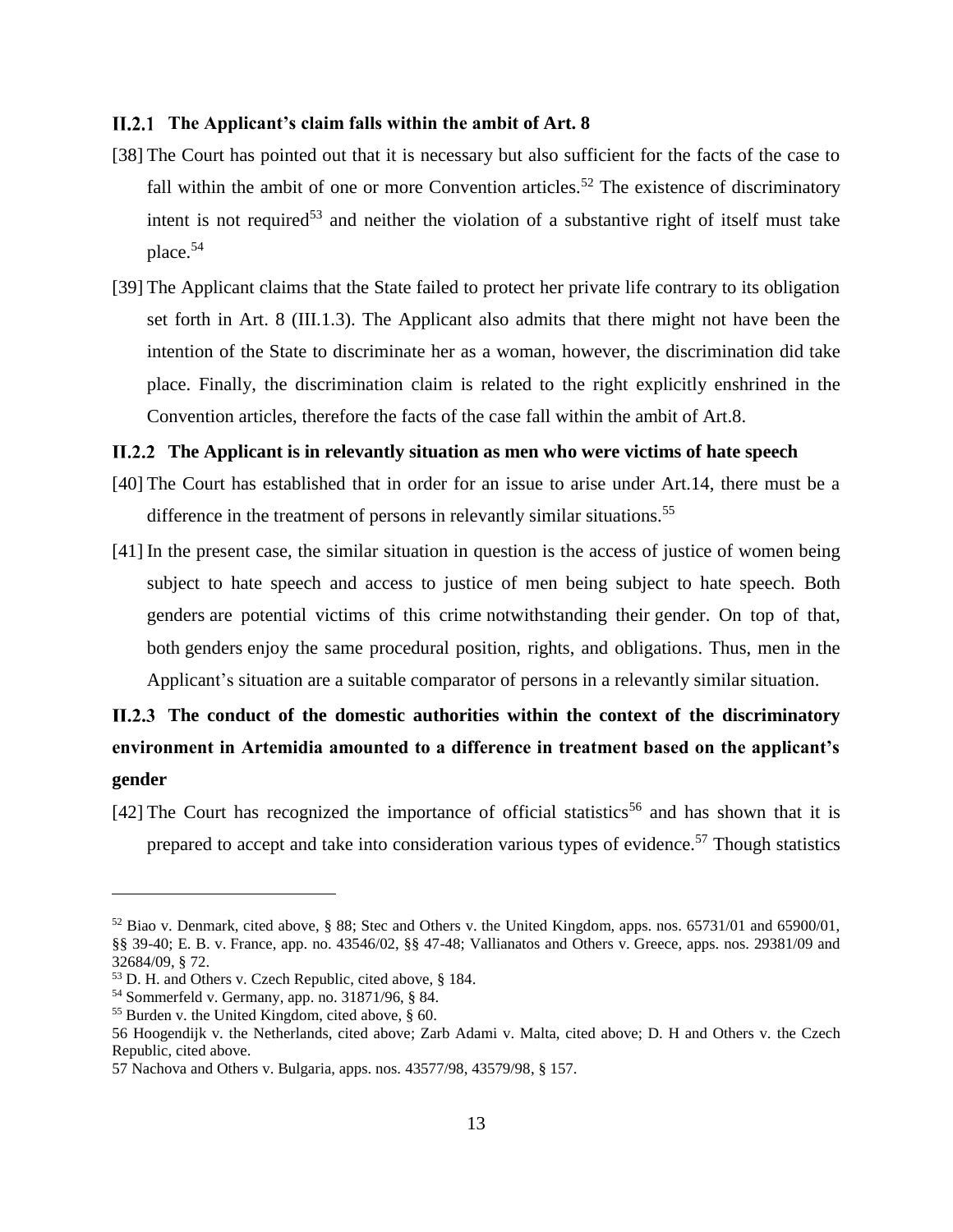themselves are not sufficient to disclose a difference in treatment.<sup>58</sup> Where an applicant is able to show, on the basis of undisputed official statistics, the existence of a *prima facie* indication that a specific rule – although formulated in a neutral manner – in fact, affects a clearly higher percentage of women than men, it is for the Contracting State to show that this is the result of objective factors unrelated to any discrimination on grounds of  $sex.<sup>59</sup>$ 

- [43] In the case of *A. v Croatia*, a case showing factual resemblance to the present one (a female applicant receiving threats to her life from her still current husband at that time), the Applicant claims a violation of Art. 8 since the domestic authorities failed to implement sufficient measures to protect an applicant. As for Art. 14, the Court declared the complaint of an applicant inadmissible, on the ground, in particular, that an applicant had not given sufficient evidence for such allegation, such as reports or statistics.
- [44] Accordingly, the Applicant provided a number of statistics affirming the reality of discrimination. The reports of both national and international NGOs show widespread discrimination against women and members of minority groups. The report of NGO Themis shows that that hate speech, although criminalised, is routinely tolerated, particularly on the social media platforms, by the authorities creating an environment of impunity for women. The majority of victims of hate speech are women and in 72% of cases, the perpetrators are men. The statistics of NGO *HRI* show that when women attempt to seek justice, their criminal complaints are treated through the lens of family values and the role of a woman in society. The Court itself *de facto* affirmed the credibility of reports of the NGO Themis by considering them relevant in previous cases against the State.
- [45] Similarly, as in the case of *A. v Croatia*, the domestic authorities failed to recognise or even belittled the real danger constituted by Mr B's behaviour and his followers. These decisions were based on preconceptions and stereotypes in Artemidian society. In contrast to *A. v Croatia*, the Applicant provided the required statistical evidence. During the 2SP, the prosecutor's office upheld the decision of the police authority on discontinuation of the

<sup>58</sup> Zarb Adami v. Malta, cited above, § 76.

<sup>59</sup> Hoogendijk v. The Netherlands, cited above.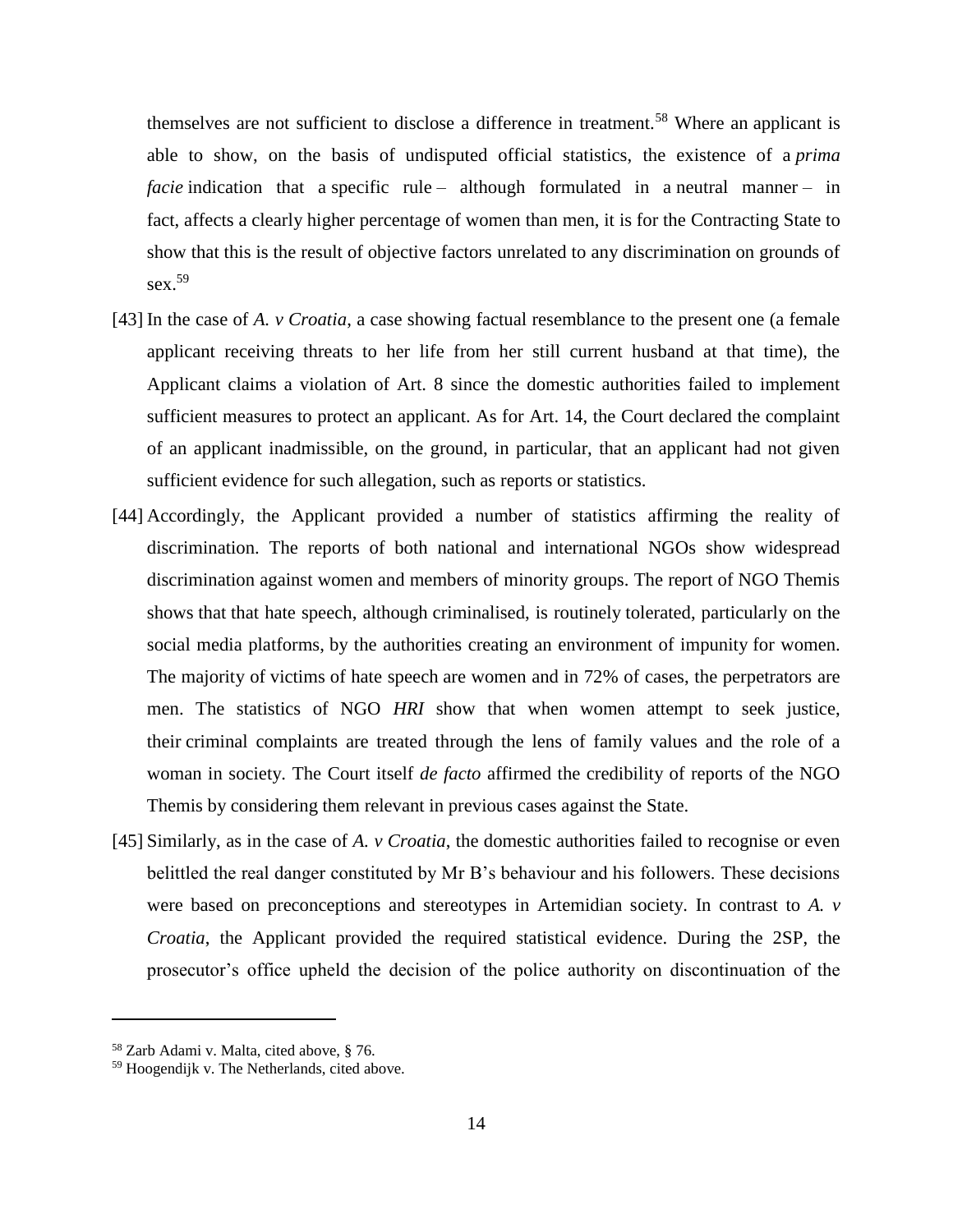criminal investigation of this crime, stating that none of the threats constituted a real danger to the Applicant. In doing so, the domestic authorities trivialized the gravity of Mr B's and his followers threats despite the fact that some of the comments were initiating direct acts of violence against the Applicant and contained threats as "*whoever Maya Engel is, she should pay for what she has done, all of us in the region must join forces to track her down*". The discontinuation of the criminal proceedings was later upheld by the domestic court. The reasoning of the decision referred to traditional values enshrined in Artemidian Constitution, specifically that *"any nude photographs flouted traditional values enshrined in the Constitution and, as such did not deserve protection".* The statistics show that references to traditional values are the justification of the widespread institutional discrimination against women in criminal proceedings. The references to traditional values in the present case thus show that the applicant indeed was a victim of discrimination against women during criminal proceedings as show the statistics.

- [46] The applicant contends that her case is a blatant example of institutional discrimination against women in Artemidia. In regard to this claim, the Applicant points out that although Artemidia is a CoE member state and has ratified most of its conventions, it has signed but not ratified the Istanbul Convention. Furthermore, Artemidia has ratified all core UN human rights treaties but CEDAW. That completes the full picture of the State as a country that fails to ensure that women seeking the help of public authorities and courts will be treated fairly and with the minimum of international standards insofar systematically ignores the importance of these issues.
- [47] In the light of the above considerations, the Applicant submits that the access to justice of women being subject to hate speech is more restricted compared to the access of men in a relevantly similar situation. This creates a discriminatory environment against women, where institutional discrimination is prevalent, which, most importantly, seriously impacted the way of which the Applicant's criminal complaint regarding hate speech has been dealt with.

## <span id="page-22-0"></span>**There is an absence of an objective and reasonable justification for discriminatory treatment**

[48] The difference in treatment is discriminatory if it has no objective and reasonable justification, that is, if it does not pursue a legitimate aim or if there is not a reasonable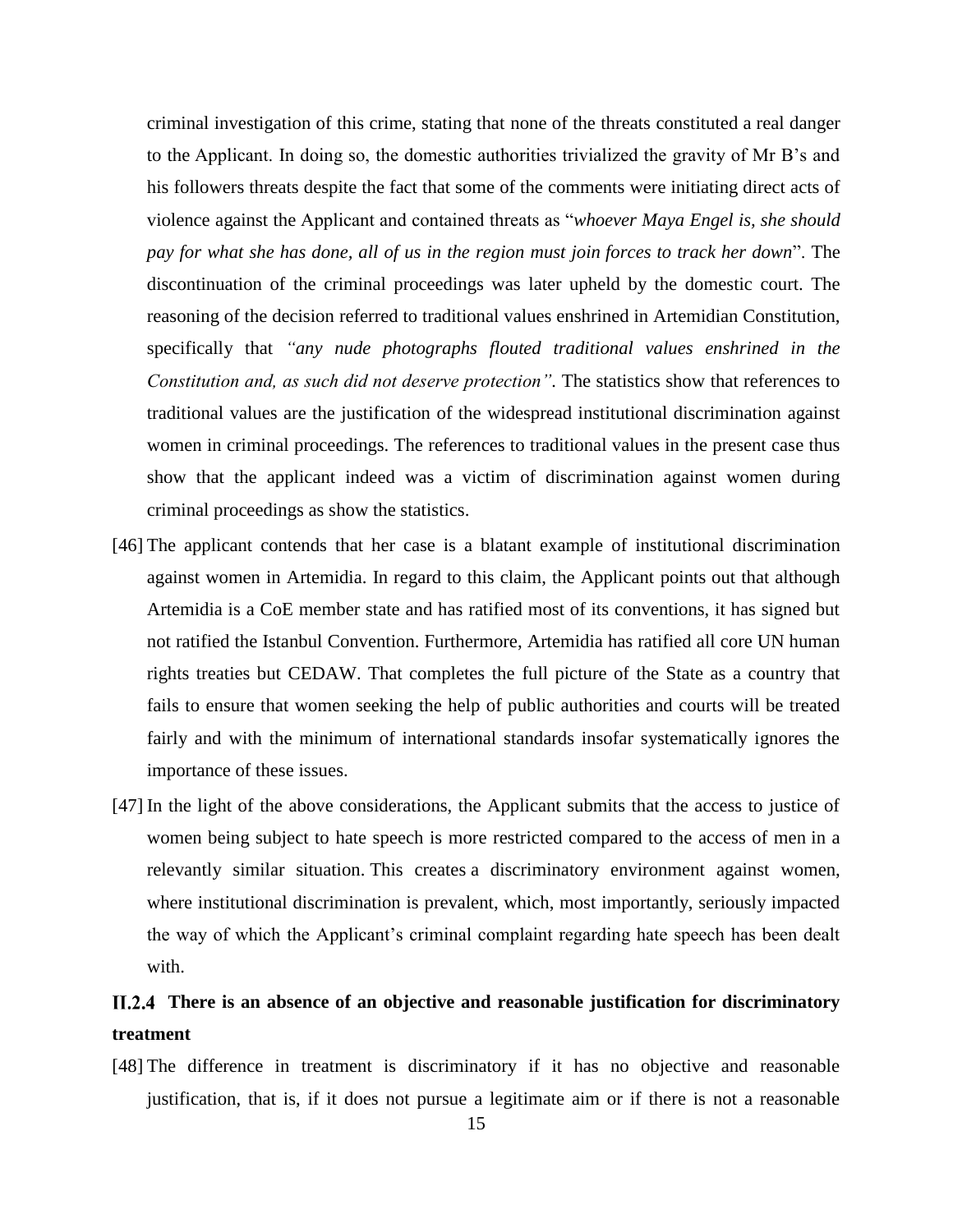relationship of proportionality between the means employed and the aim sought to be realised.<sup>60</sup> In respect to the advancement of the equality of the sexes, gender equality is today a major goal in the member States of the CoE and very weighty reasons would have to be put forward before such a difference of treatment could be regarded as compatible with the Convention.<sup>61</sup> The same goal is being pursued by VC or UN.<sup>62</sup> References, general assumptions or prevailing social attitudes in a particular country are insufficient justification for a difference in treatment on grounds of sex. $63$ 

[49] In Artemidia, the domestic authorities tend to refer to the traditional values. This is reflected both in established practices (as showed in the above-mentioned NGO reports) and in the present case (II.2.3). The reference to the traditional values cannot objectively and reasonably justify discriminatory treatment.

## <span id="page-23-0"></span>**There has been a violation of Art. 14 in conjunction with Art. 8 and Art. 1 of Protocol No. 12**

[50] In the light of the above considerations, the applicant submits that the State **has violated her right not to be discriminated guaranteed by Art. 14 in conjunction with Art. 8 and Art. 1 of Protocol No. 12**.

#### <span id="page-23-1"></span>**II.3 VIOLATION OF ART. 6**

 $\overline{a}$ 

[51] The Applicant claims that her right to a reasoned judgment under Art. 6 § 1 has been violated by the national courts failing to address the Applicant's decisive arguments and to provide the required rigour and care.

#### <span id="page-23-2"></span>**The Applicant's claim falls within the ambit of Art. 6**

[52] The Applicant argues that in her case the five criteria set out by the Court's case-law<sup>64</sup> for the applicability of Art. 6 under its "civil" limb are fulfilled. The Applicant requested compensation in both proceedings and was a civil party to the criminal proceedings,

<sup>60</sup> D. H. and Others v. Czech Republic, cited above, § 196; Larkos v. Cyprus, app. no. 29515/195, § 29; Stec and Others v. The United Kingdom, cited above, § 51.

<sup>61</sup> Schuler-Zgraggen v. Switzerland, app. no. 14518/89, § 67.

 $62$  Council of Europe, Convention On Preventing And Combating Violence Against Women And Domestic Violence. Istanbul, 11. V. 2011; Council of Europe Gender Equality Strategy 2018 - 2023; CEDAW.

<sup>63</sup> Konstantin Markin v. Russia, app. no. 30078/06, § 127.

<sup>64</sup> Regner v. the Czech Republic, app. no. [35289/11,](https://hudoc.echr.coe.int/eng#{) § 99; Károly Nagy v. Hungary, app. no. 56665/09, § 60; Naït-Liman v. Switzerland, app. no. 51357/07, § 106.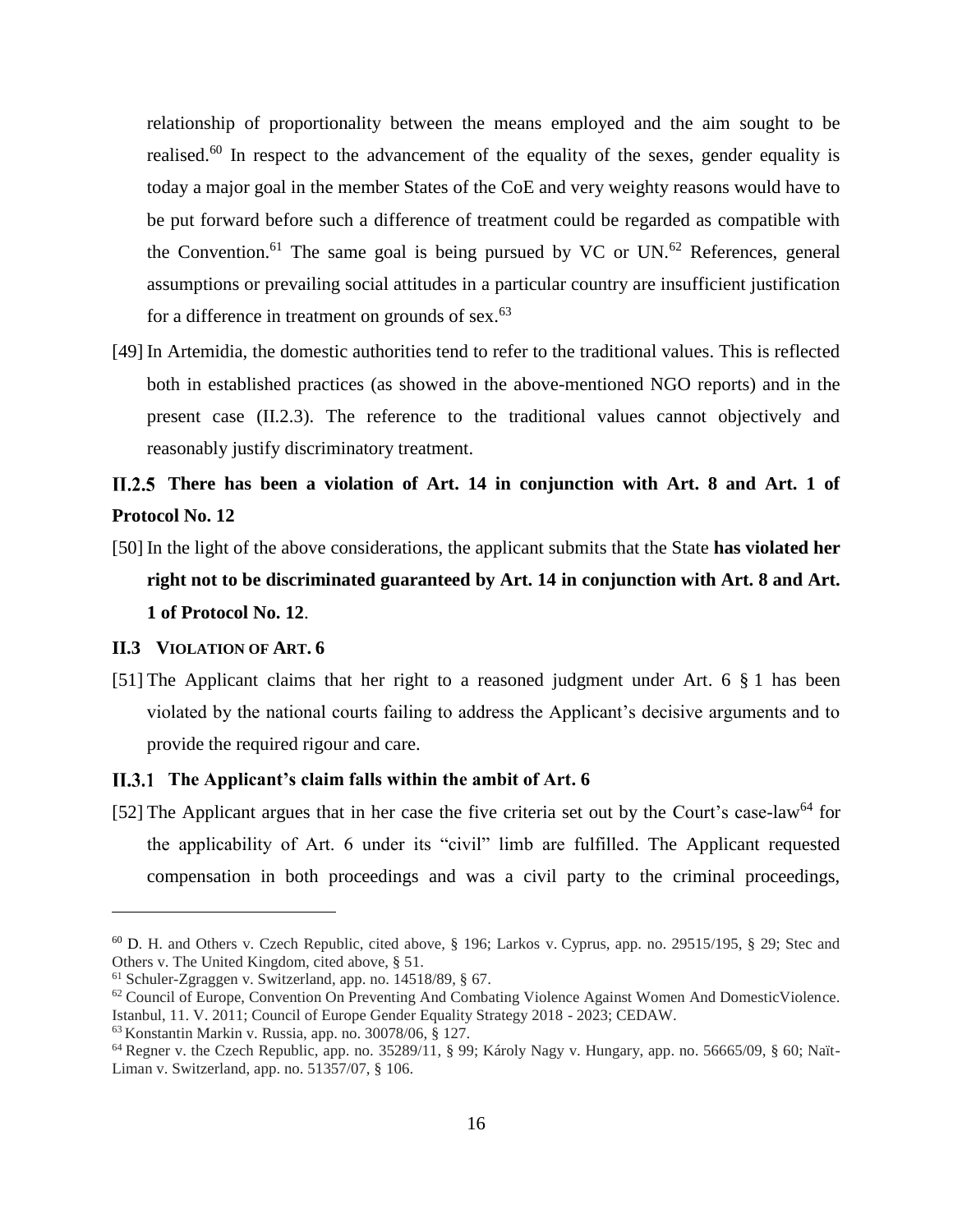similarly as in *Perez v. France*. <sup>65</sup> Therefore, the Applicant has claimed a right which is of  $\chi$  civil nature<sup>66</sup> and is recognised under domestic law, and both subsequent proceedings constituted a genuine and serious dispute, the result of which was directly decisive for the right in question since victims of crimes may seek compensation through criminal proceedings in Artemidia.<sup>67</sup> Consequently, Art. 6  $\S$  1 is applicable in the present case.

#### <span id="page-24-0"></span>**The Applicant's right to a reasoned judgment has been violated**

- [53] The Applicant's right to a reasoned judgment as guaranteed under Art. 6 § 1 has been violated in both judicial proceedings because the domestic courts failed to address decisive arguments of the Applicant.
- [54] 'Fair hearing' under Art. 6 § 1 requires domestic courts to duly examine and consider the arguments of the parties to the proceedings.<sup>68</sup> The court must provide a specific and explicit reply to all the arguments which are decisive for the outcome of the proceedings<sup>69</sup> and the main pleas of the parties.<sup>70</sup> Furthermore, pleas concerning the rights and freedoms guaranteed by the Convention and its Protocols must always be examined with particular rigour and care. $71$
- [55] In 1SP, the Applicant raised the argument that there was a link between Mr B's threatening e-mails, calls and messages, the subject-matter of the proceeding, and his social media post, for which separate proceedings were initiated. Having regard to the obvious temporal (events occurring in the same time period) and substantive (same purpose, namely harassing the Applicant, even using the same allegations) link, the social media post clearly formed a part of the cyber harassment against the Applicant.
- [56] On the grounds of the "course of conduct" criterion set out for cyber harassment in Article 532 of the Criminal Code of Artemidia, defined as *a pattern of conduct composed of a series of acts over a period of time*, the raised argument was decisive. If the court had accepted the

<sup>65</sup> Perez v France, app. no. 47287/99, § 74.

<sup>66</sup> Georgiadis v. Greece, app. no. 21522/93, § 35; Shulepova v. Russia, app. no. [34449/03,](https://hudoc.echr.coe.int/eng#{) § 60.

 $67 \text{ }$  § 25 of the facts of the case

<sup>68</sup> Donadze v Georgia, app. no. 74644/01 § 35.

 $69$  García Ruiz v. Spain, app. no. 30544/96 § 29; Ruiz Torija v. Spain, app. no. 30544/96, § 30; Hiro Balani v. Spain, app. no. 18064/91 § 28; Moreira Ferreira v. Portugal, app. no. 19867/12, § 84.

<sup>70</sup> Buzescu v Romania, app. no. [61302/00,](https://hudoc.echr.coe.int/eng#{"appno":["61302/00"]}) § 67.

<sup>&</sup>lt;sup>71</sup> Fabris v. France, app. no. 16574/08, § 72; Wagner and J.M.W.L. v. Luxembourg, app. no. 76240/01, § 96.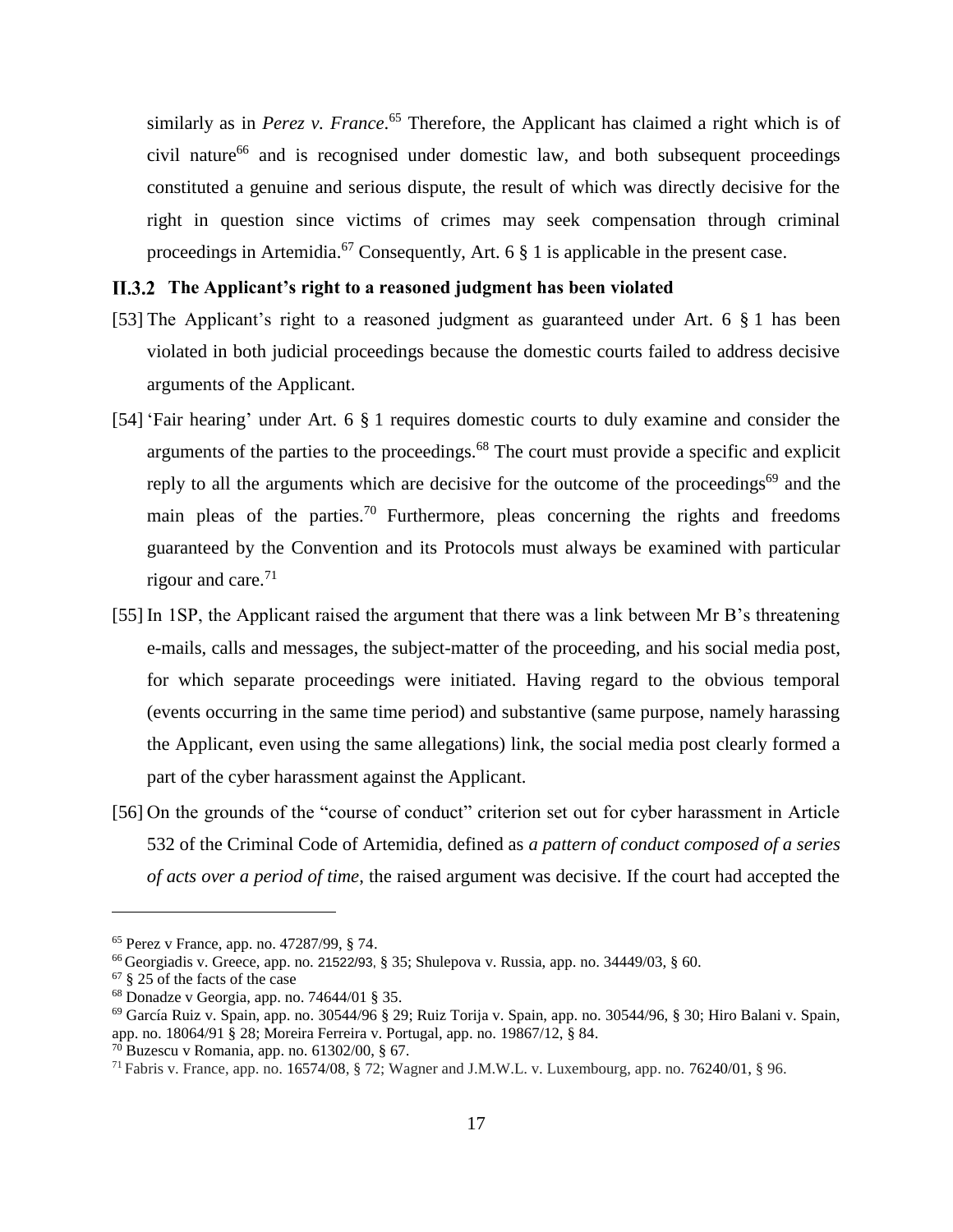argument, the considered "course of conduct" would have comprised the insulting social media post and its consequences. The resulting length and severity of Mr B's conduct would have changed rapidly. Furthermore, Mr B's purpose to harass the Applicant would have been more evident. This would have been reflected in the resolution of the case, the judgment and arguably even the decision whether to redress damages to the Applicant.

- [57] Therefore, the Applicant's argument was decisive and as such should have been addressed by the domestic court.
- [58] Furthermore, when lodging an appeal with the first-instance court against the decision to discontinue the investigation in the 2SP, the Applicant argued that the way the case had been handled by the authorities was an example of the institutional discrimination of women in Artemidia. The court rejected her appeal and did not respond to her argument about the alleged discrimination. Therefore, the appellate court failed to answer her main plea and to provide the required particular rigour and care.
- [59] This failure was not remedied by the Constitutional Court because the Applicant's constitutional complaint was declared inadmissible and was thus reviewed solely on procedural grounds without giving any reasons for the decision.

### <span id="page-25-0"></span>**There has been a violation of Art. 6**

[60] For the reasons that the domestic courts failed to address the Applicant's decisive arguments and provide the required rigour and care, her right to fair trial under Art. 6 § 1 has been violated.

#### <span id="page-25-1"></span>**II.4 VIOLATION OF ART. 13**

[61] The Applicant argues that there is no "effective" remedy available for the violation of Art. 8 which is at stake in the present case due to the ineffectiveness of the available remedy and the systemic absence of any remedy for victims of harmful conduct not amounting to the intensity of crimes or misdemeanours.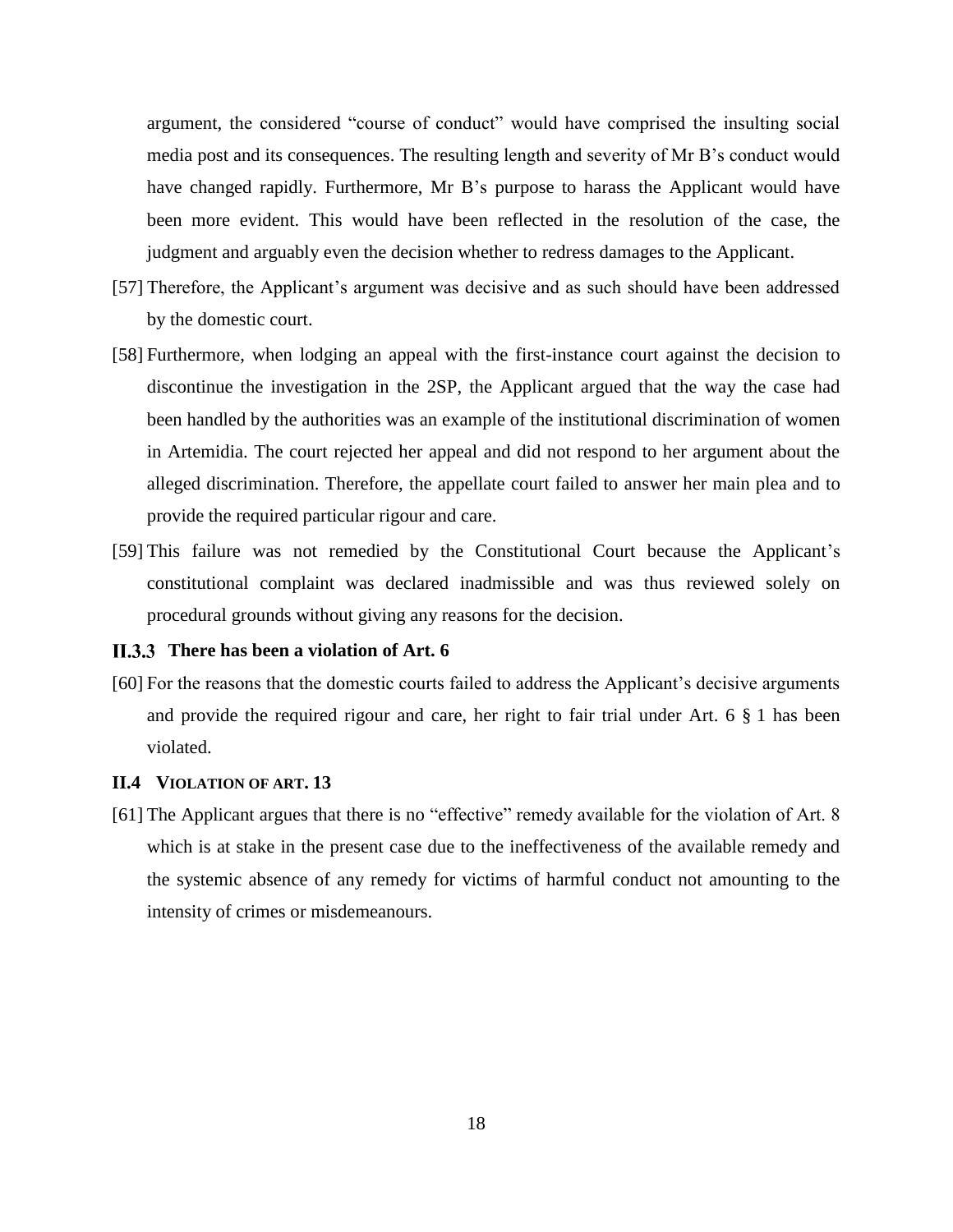#### <span id="page-26-0"></span>**The Applicant's claim falls within the ambit of Art. 13**

- [62] In order to be entitled to a remedy for a violation of a Convention right, the victim's claim that his or her right guaranteed by another Convention Article must be "arguable",<sup>72</sup> i.e. supported by evidence demonstrating the grievance<sup>73</sup> or at least indicating a violation.<sup>74</sup> The remedy must be available and "effective" in law as well as in practice, in particular in the sense that its exercise must not be unjustifiably hindered by the acts or omissions of the domestic authorities.<sup>75</sup> The "effectiveness" does not depend on the certainty of a favourable outcome, but the reasonable prospect of success.<sup>76</sup>
- [63] The Applicant argues that the State has failed to fulfil its positive obligations to protect her reputation and psychological integrity under Art. 8. Based on the evidence indicating the violation of Art. 8 in chapter II.1., the Applicant has an "arguable complaint" under the Convention. She was, however, not able to obtain an "effective" remedy before the national authorities, as will be demonstrated.

#### <span id="page-26-1"></span>**There is a systemic lack of remedies for victims of harmful conduct**

- [64] In the 2SP, the Applicant was not granted an "effective" remedy for the violation of Art. 8. In its case-law, $^{77}$  the Court has acknowledged NGO reports as decisive for determining whether a remedy is effective. The reports referred to in point 44 of this submission demonstrate the systemic discrimination against women in access to remedies. In other words, if cases of violence against women are systemically not taken seriously, the prospect of obtaining a remedy in such cases is not reasonable.
- [65] The present case is analogous to *Georgia v. Russia*, where the Court found a violation of Art. 13 because Georgian nationals had been systematically hindered in obtaining the available remedies.<sup>78</sup> In both cases, the remedies offered no reasonable prospect of success to persons based on their belonging to a certain group. In both cases, the claim was

<sup>72</sup> Leander v. Sweden, app. no. 9248/81, § 77.

 $73$  Sevgin and Ince v. Turkey, app. no.  $46262/99$ , § 87.

<sup>74</sup> Hüsniye Tekin v. Turkey, app. no. 50971/99, § 50.

<sup>75</sup> Tanrikulu v. Turkey, app. no. [23763/94,](https://hudoc.echr.coe.int/eng#{) § 117; Aksoy v. Turkey, app. no[. 21987/93,](https://hudoc.echr.coe.int/eng#{) § 95.

<sup>76</sup> Vučković and Others v. Serbia, app. no. 17153/11, § 74.

<sup>77</sup> Saadi v. Italy, app. no. 37201/06, § 131; NA. v. The United Kingdom, app. no. 25904/07, § 119; M.S.S. v. Belgium and Greece, app. no. 30696/09, §§ 227 and 255; Georgia v. Russia, app. no. 13255/07, § 138.

<sup>78</sup> Georgia v. Russia, app. no. 13255/07, § 213.